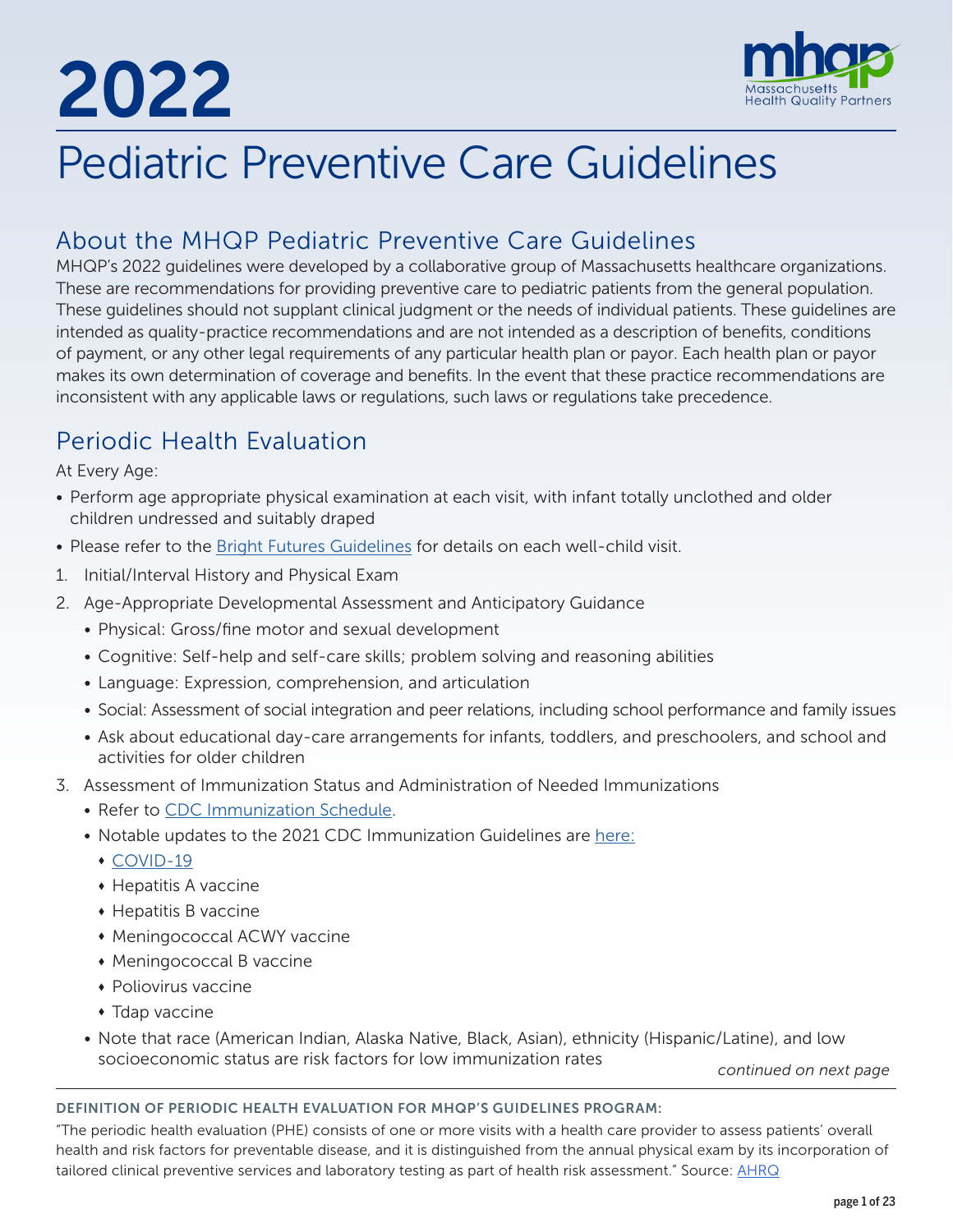

- 4. Assessment of Medications, Supplements, and Complementary Remedies
- 5. Behavioral Health
	- At age 0-6 months, screen for parental postpartum depression or history of prenatal depression
		- Refer to parent/caregiver's primary care provider or mental health professional if screened positive
	- Assess age-appropriate behavioral health, including aggression, depression, anxiety, and risk-taking behavior
	- At provider discretion, use behavioral health screening tools. See the [Massachusetts Department of](https://www.mass.gov/info-details/learn-about-the-approved-masshealth-screening-tools)  [Public Health's MassHealth-Approved Screening Tools](https://www.mass.gov/info-details/learn-about-the-approved-masshealth-screening-tools) for examples.
	- Free consultations on any behavioral health issue are available through the Massachusetts Child Psychiatry Access Project to all primary care providers who see children and adolescents. Visit [www.mcpap.com](https://www.mcpap.com/) or [mcpapformoms.org](https://www.mcpapformoms.org/) to enroll.
	- For more information or support for families with child and adolescent behavioral health issues, visit the [Parent/Professional Advocacy League's website](https://ppal.net/) or call 866-815-8122

# Frequency

| $0 - 1$                                                                                                     | $1 - 4$                                                | 5-21 (Middle Childhood |
|-------------------------------------------------------------------------------------------------------------|--------------------------------------------------------|------------------------|
| (Infancy)                                                                                                   | (Early Childhood)                                      | - Young Adult)         |
| • Ages 1-2 weeks, and 1, 2, 4, 6, 9 and 12 months<br>• Assess breastfeeding infants between 2-5 days of age | • Ages 15, 18, 24, and 30<br>months, and 3 and 4 years | • Annually             |

# Social Determinants of Health (SDoH)

- Review a completed [SDoH tool](https://www.aafp.org/family-physician/patient-care/the-everyone-project/toolkit/assessment.html) and incorporate into the plan of care
- Develop [action plan](https://www.aafp.org/dam/AAFP/documents/patient_care/everyone_project/action-plan.pdf) at each visit with information available
- Make sure that social determinants that are being targeted for recommendations are modifiable, like food insecurity, homelessness, lack of transportation, or inaccessibility to quality education
- $*$  Unmodifiable social determinants, like race, should be subject to increased screenings as indicated
- Refer patients to additional team members or other professionals for education, resources, and referrals as needed
- Discuss access to healthcare by asking parent(s) or guardian(s): "Do you have any concerns that prevent you from keeping your child's health care appointments?"
- Assess health literacy by asking parent(s) or guardian(s): "How confident are you filling out medical forms by yourself?"

#### Screening Tools and Action Plans:

[Social Needs Screening Tool](https://www.aafp.org/family-physician/patient-care/the-everyone-project/toolkit/assessment.html): The Social Needs Screening tool screens for five core health-related social needs, which include housing, food, transportation, utilities, and personal safety, using validated screening questions, as well as the additional needs of employment, education, child care, and financial strain.

[Develop an Action Plan](https://www.aafp.org/dam/AAFP/documents/patient_care/everyone_project/action-plan.pdf): A quick form to guide a discussion with patients about their social determinants of health and document a plan to address them. The form is available in seven languages.

(continued on next page)

#### DEFINITION OF THE SOCIAL DETERMINANTS OF HEALTH FOR MHQP'S GUIDELINES PROGRAM:

Social Determinants of Health (SDoH) are the conditions under which people are born, grow, live, work, and age. SDoH can either help a patient's health (like living in a low crime neighborhood), or adversely affect it (such as living in a neighborhood with poor air quality and pollutants). Conditions can be modifiable, like food insecurity or homelessness, or unmodifiable, like race. ([AAFP](https://www.aafp.org/home.html), WHO)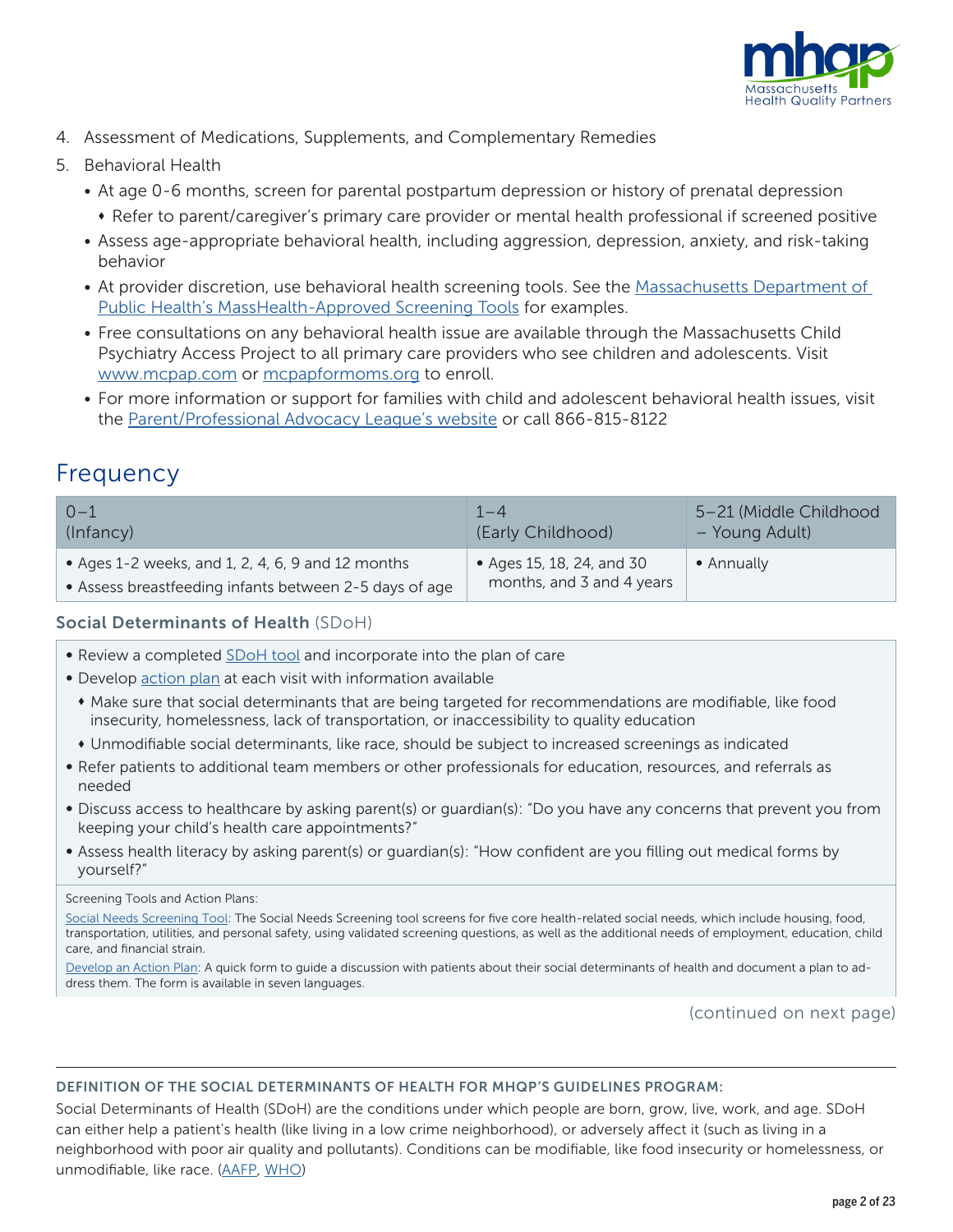

# Social Determinants of Health (continued)

#### Community Resources:

[2-1-1:](https://www.211.org/) This resource helps individuals obtain information about receiving assistance in the event of a crisis, emergency, or natural disaster. [FindHelp.org](https://www.findhelp.org/): This interactive tool helps individuals find free or reduced cost services related to food, housing, or transportation. [HelpSteps:](https://www.helpsteps.com/#/) This interactive tool provides information on how to access social services related to food, housing, and medical care.

#### General Resources:

[The EveryONE Project Toolkit](https://www.aafp.org/family-physician/patient-care/the-everyone-project/toolkit.html): This toolkit offers strategies for use among clinicians to promote diversity and advance health equity in all communities.

[THRIVE:](https://www.preventioninstitute.org/tools/thrive-tool-health-resilience-vulnerable-environments) THRIVE is also a tool for engaging community members and practitioners in assessing the status of community determinants, prioritizing them, and taking action to change them in order to improve health, safety, and health equity.

[Short Assessment of Health Literacy–Spanish and English \(SAHL-S&E\)](https://www.ahrq.gov/health-literacy/research/tools/index.html): The Short Assessment of Health Literacy–Spanish and English (SAHL– S&E) is a new instrument, consisting of comparable tests in English and Spanish, with good reliability and validity in both languages.

# Routine Screening and Labs

### Anemia: (Hb/Hct)

| $0-1$ (Infancy)                    | 1-10 (Early Childhood-<br>Middle Childhood) | 11-21 (Adolescence-Young Adult)         |
|------------------------------------|---------------------------------------------|-----------------------------------------|
| • Screen once between ages 9-12    | • Conduct risk assessment or                | • Starting at age 11, conduct risk      |
| months                             | screening, including dietary                | assessment or screening                 |
| • At clinician discretion, conduct | iron sufficiency, at clinician              | • Screen all non-pregnant menstruating  |
| detailed assessment of infants at  | discretion                                  | adolescents for anemia every 5-10 years |
| high risk for iron deficiency      | • Screen those with known risk              | during well visit starting at age 12    |
| • Consider screening at 15 and 30  | factors annually from ages 2                | • Screen those with known risk factors  |
| months, based on risk factors      | to $5$                                      | annually                                |

## RISK FACTORS

Patients may be at risk for developing anemia if they:

- Have a previous diagnosis of iron deficiency anemia
- Have excessive menstrual blood loss and/or iron intake

#### Resource:

Bright Futures - Iron Deficiency Anemia: This resource for clinicians outlines the quidelines for anemia screening, treatment, and prevention in young boys and girls.

## Blood Pressure

| 1–4 (Early Childhood)                                                                                                                                                                                                                                                                        | 5-21 (Middle Childhood-Young Adult) |
|----------------------------------------------------------------------------------------------------------------------------------------------------------------------------------------------------------------------------------------------------------------------------------------------|-------------------------------------|
| • Check at every well visit starting at age 3 years.<br>• Blood pressure measurement in infants and children with<br>certain chronic conditions, including children with obesity,<br>sleep-disordered breathing, and those born preterm, should<br>be performed at visits before age 3 years | • Check at every well visit.        |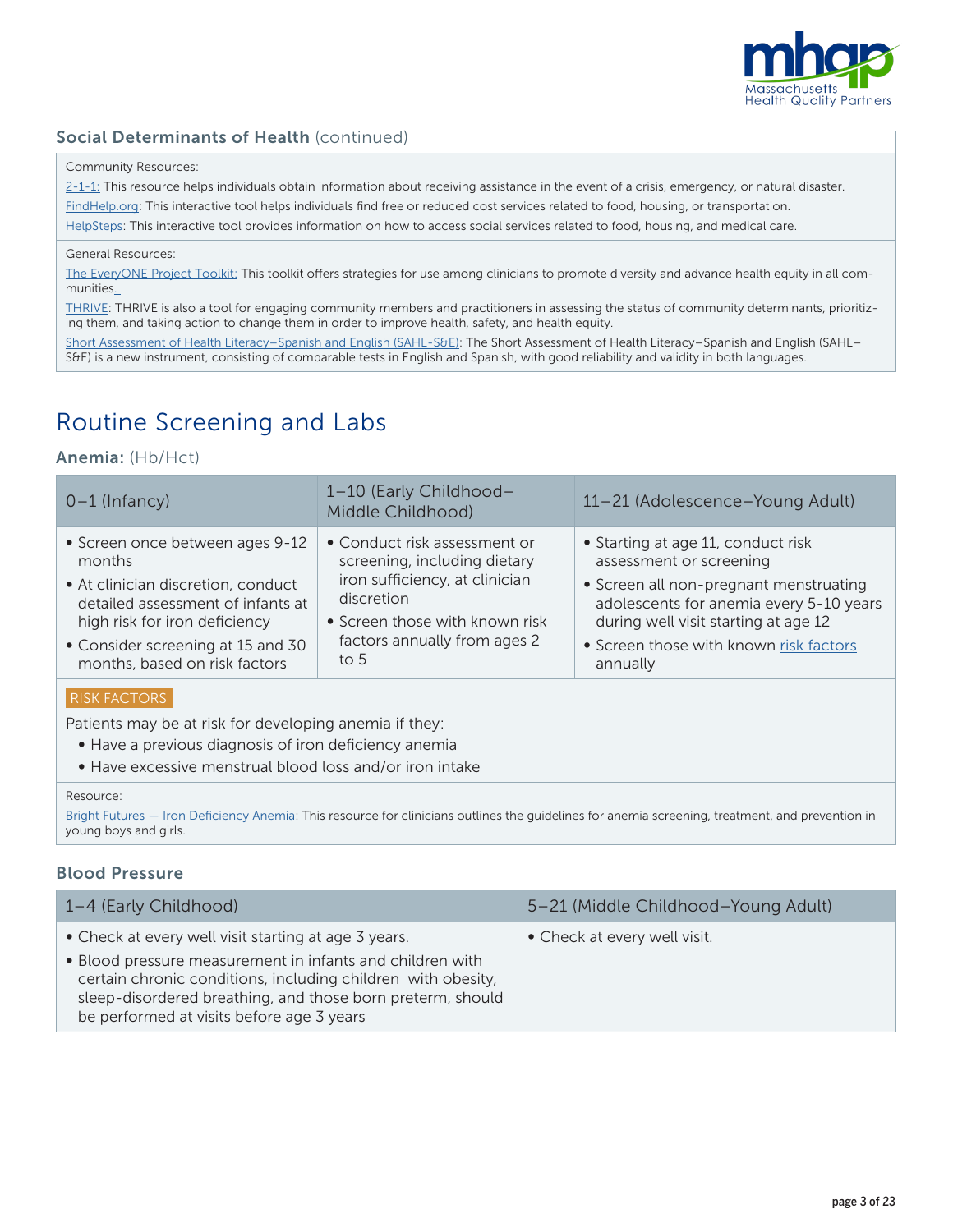

# **Blood Pressure** (continued) **Blood Pressure** (continued on next page)

### RISK FACTORS

Patients may be at risk for developing high blood pressure if they:

- Are Black or Hispanic/Latine
- Identify as a male
- Have a family history of high blood pressure and/or cardiovascular disease
- Have a personal history of being overweight or obese, type 2 diabetes or a high fasting blood sugar level, high cholesterol, and/or were born at a low birth weight
- Have a high sodium diet, are sedentary, smoke or have exposure to second-hand smoke, and/or were born to a mother who smoked during pregnancy

#### Resource:

[Risk Factors for Adolescent Hypertension](https://www.ncbi.nlm.nih.gov/pmc/articles/PMC4784559/): This literature review summarizes the challenges of blood pressure classification in adolescents, discusses the impact of these confounding influences, and identifies actions that will improve diagnosis and treatment outcomes.

# **Cholesterol**

| $0 - 1$       | $1 - 4$             | 5-11 (Middle Childhood)                                             | 12-21 (Adolescence -                                                                                                    |
|---------------|---------------------|---------------------------------------------------------------------|-------------------------------------------------------------------------------------------------------------------------|
| (Infancy)     | (Early Childhood)   |                                                                     | Young Adult)                                                                                                            |
| $\bullet$ N/A | • Screen if at risk | • Ages 5-8, screen if at risk<br>• Screen once between age 9 and 11 | • Screen once between 12 and 17<br>if not previously screened<br>• Screen if at risk<br>• Screen once between 17 and 21 |

#### RISK FACTORS

Patients may be at risk for developing high cholesterol if they:

- Are Black or Asian
- Have a family history of premature cardiovascular disease or lipid disorder
- Are overweight/obese

#### Growth Assessment

| $0-1$ (Infancy)                                                                        | 1-21 (Early Childhood-Young Adult)                                                                                                                                                                                                                                                                                                                                                                                                                                                                                                                                                                                                                                                                                                                                                                                                                                                                                                        |
|----------------------------------------------------------------------------------------|-------------------------------------------------------------------------------------------------------------------------------------------------------------------------------------------------------------------------------------------------------------------------------------------------------------------------------------------------------------------------------------------------------------------------------------------------------------------------------------------------------------------------------------------------------------------------------------------------------------------------------------------------------------------------------------------------------------------------------------------------------------------------------------------------------------------------------------------------------------------------------------------------------------------------------------------|
| • Assess growth<br>parameters<br>using length,<br>weight,<br>and head<br>circumference | • Assess growth parameters using length/height and weight; include head circumference until 2<br>years of age<br>• Screen annually for obesity and overweight. Plot value on CDC's growth and body mass index<br>(BMI) charts specifically for ages 2-20 years. Use the WHO chart for children ages 1-2 years.<br>• Note that the BMI should be used in conjunction with other clinical assessments before<br>making a diagnosis of obesity and overweight. The correlation between BMI and percentage<br>body fat is fairly strong; however, two people with the same BMI may have different<br>percentages of body fat based on differences in skeletal and muscle mass.<br>• Counsel on the benefits of physical activity and a healthy diet to maintain a desirable weight<br>for height<br>• Provide more focused evaluation and counseling for children with BMI >85th percentile or<br>with significant increase in BMI percentile |
| Resource:                                                                              |                                                                                                                                                                                                                                                                                                                                                                                                                                                                                                                                                                                                                                                                                                                                                                                                                                                                                                                                           |

Resource:

[Promoting Healthy Weight – Bright Futures:](https://brightfutures.aap.org/Bright%20Futures%20Documents/BF4_HealthyWeight.pdf) This resource for clinicians focuses on preventing, assessing, and treating overweight and obesity in children and adolescents.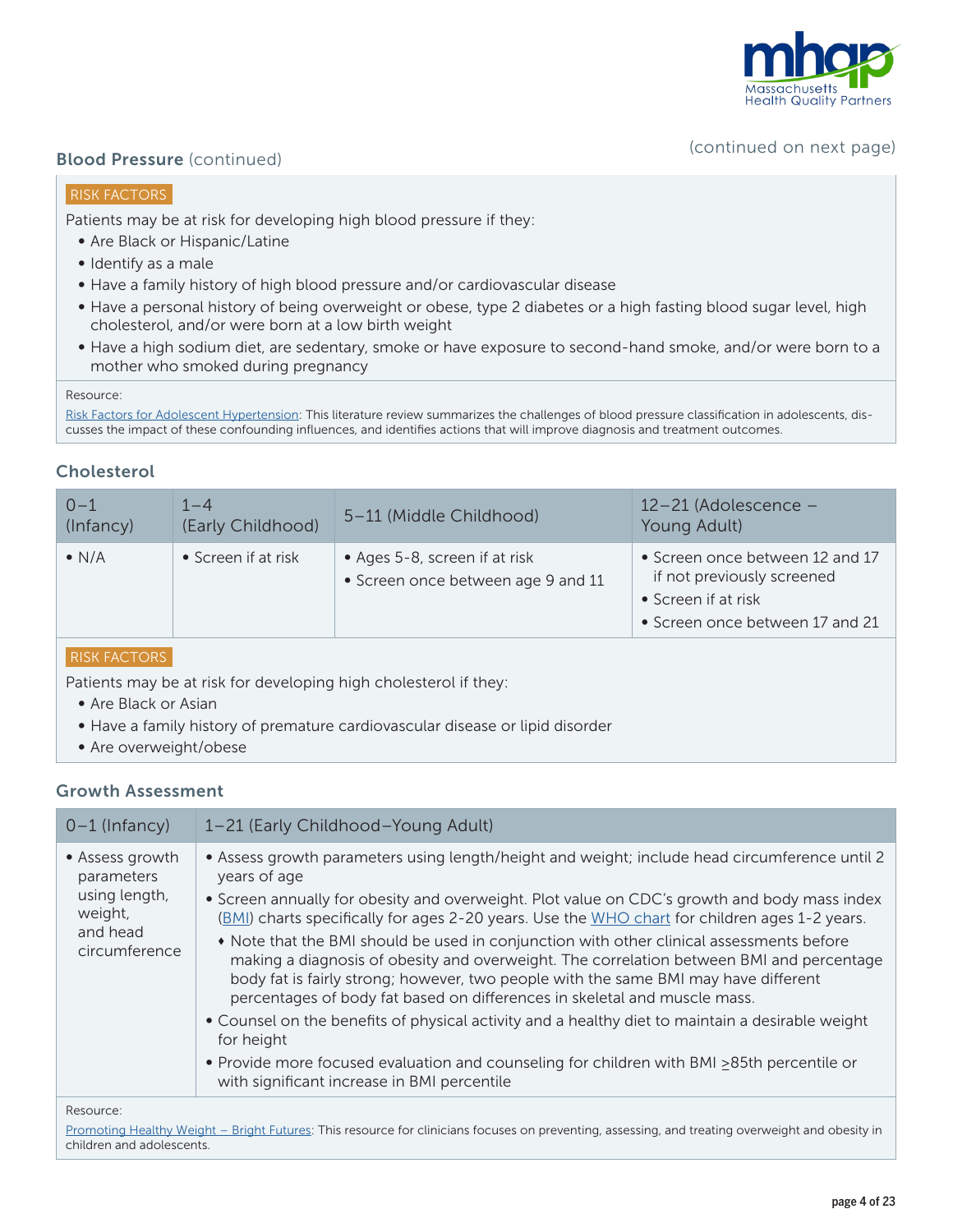

## Lead

| 0-10 (Infancy-Middle Childhood)                                                                                                                                                                                                                                                                                   | 11-21 (Adolescence-Young Adult) |
|-------------------------------------------------------------------------------------------------------------------------------------------------------------------------------------------------------------------------------------------------------------------------------------------------------------------|---------------------------------|
| Massachusetts law requires lead screening according to the following<br>schedule:<br>• Initial screening between 9-12 months of age<br>• Annually at ages 2 and 3<br>• At age 4 if child lives in a city/town with high risk for childhood lead<br>poisoning<br>• At entry to kindergarten if not screened before | $\bullet$ N/A                   |
| <b>RISK FACTORS FOR LEAD POISONING</b><br>Patients may be at risk for lead poisoning if they:<br>• Are under 6 years old<br>• Are Black or Hispanic/Latine<br>• Live in housing built before 1978 and/or are of low socioeconomic status                                                                          |                                 |

#### Resources:

[Mass DPH Childhood Lead Poisoning Prevention Program:](https://www.mass.gov/orgs/childhood-lead-poisoning-prevention-program) The Childhood Lead Poisoning Prevention Program provides a range of both primary and secondary prevention services to the children of Massachusetts, their families, and others.

[High Risk Communities for Childhood Lead Poisoning: The annual screening and prevalence report presents screening rates and blood lead level](https://www.mass.gov/lists/annual-screening-and-blood-lead-level-reports-and-high-risk-community-lists#calendar-year-2019-)  [prevalence rates in each community in Massachusetts.](https://www.mass.gov/lists/annual-screening-and-blood-lead-level-reports-and-high-risk-community-lists#calendar-year-2019-)

[Prevention of Childhood Lead Toxicity: This review article advocates for primary prevention as the best way to mitigate childhood lead poisoning.](https://publications.aap.org/pediatrics/article/138/1/e20161493/52600/Prevention-of-Childhood-Lead-Toxicity) [Screening for Elevated Blood Lead Levels in Childhood and Pregnancy](https://jamanetwork.com/journals/jama/fullarticle/2730620): This article synthesizes evidence on the effects of screening, testing, and treatment for elevated blood lead level in pregnant women and children aged 5 years and younger in the primary care setting.

#### Newborn Screening

#### 0–1 (Infancy)

- Verify that newborn has received [all state-required newborn metabolic screenings](https://nensp.umassmed.edu/node/6), especially if newborn was not born in a hospital setting or born outside Massachusetts
- Verify that newborn has received critical congenital heart disease (CCHD) screening
- Verify that newborn has received hearing screening and, if not, perform screen by age one month
- Assess newborn vision before discharge or at least by age 2 weeks using red reflex
- Evaluate fixation preference, alignment, and eye disease by age 6 months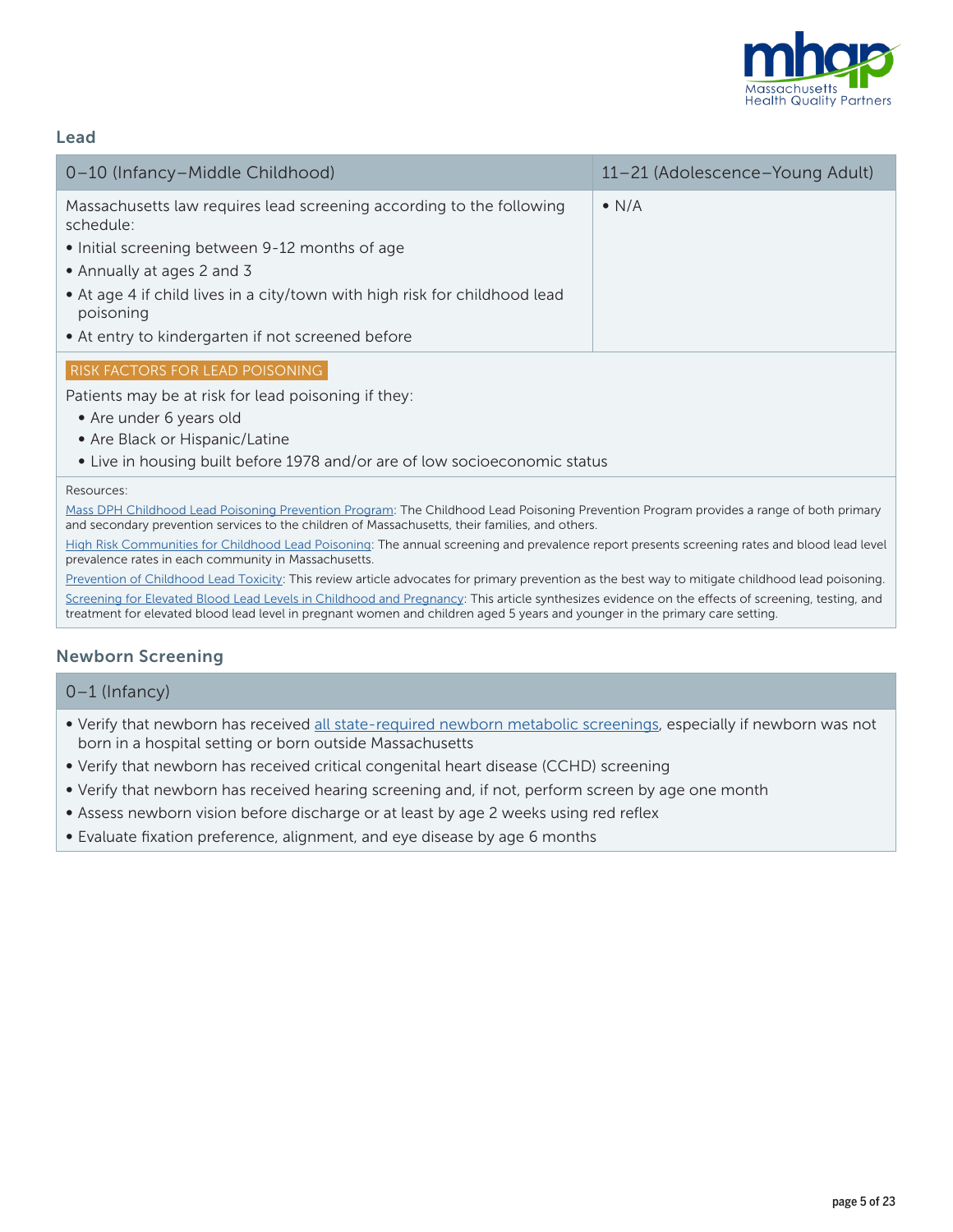

# Sensory Screening

# **Hearing**

| $0-1$ (Infancy)                                                                               | 1-17 (Early Childhood-Adolescence)                                                                                                                                                                                                                                                                          | 18-21 (Young Adult) |
|-----------------------------------------------------------------------------------------------|-------------------------------------------------------------------------------------------------------------------------------------------------------------------------------------------------------------------------------------------------------------------------------------------------------------|---------------------|
| • Assess newborn<br>before discharge<br>or at least by age 1<br>month<br>• Conduct subjective | • Conduct objective hearing screening at ages 4, 5, 6, 8, and<br>10 years. Conduct at older ages at clinician discretion. If test<br>is performed in another setting, such as a school, it does not<br>need to be repeated by the provider, but findings should be<br>documented in child's medical record. | $\bullet$ N/A       |
| assessment at<br>all other routine<br>checkups                                                | • If a language delay or a risk of hearing loss exists, conduct<br>audiologic monitoring every 6 months until age 3 years<br>• Make subjective assessment at all other routine checkups                                                                                                                     |                     |

# Vision/Eye Care

| $0-1$ (Infancy)                                                                                                                                                         | 1-17 (Early Childhood-Adolescence)                                                                                                                                                                                                                                                                                                                                         |
|-------------------------------------------------------------------------------------------------------------------------------------------------------------------------|----------------------------------------------------------------------------------------------------------------------------------------------------------------------------------------------------------------------------------------------------------------------------------------------------------------------------------------------------------------------------|
| • Assess newborn before<br>discharge or at least by age 2<br>weeks using red reflex<br>· Evaluate fixation preference,<br>alignment, and eye disease<br>by age 6 months | • Visual acuity test at ages 3, 4, 5, 6, 8, 10, 12, 15, and 18 years. Document in<br>medical record if test is performed in another setting such as a school<br>• Screen for strabismus between ages 3 and 5 years<br>• Child must be screened at entry to kindergarten if not screened during the prior<br>year per the Massachusetts Preschool Vision Screening Protocol |
|                                                                                                                                                                         |                                                                                                                                                                                                                                                                                                                                                                            |

Resource: [Massachusetts School Health Screenings:](https://www.mass.gov/lists/school-health-screening) This resource provides guidelines for hearing and vision assessment in the school setting.

# Infectious Disease Screening

# COVID-19

#### 0–21 (Infancy–Young Adult)

- Strongly recommend vaccination for age groups that have vaccination approval
- Recommend parents and caregivers get vaccinated
- Advise patients and their parents or guardians on prevention measures including vaccination, masks, social distancing, and hand washing
- Counsel patients and their parents or guardians at higher risk of developing severe disease from COVID-19 on disease prevention emphasizing risk of developing more severe disease and need for strict and consistent measures to avoid contact with potentially infected people

#### RISK FACTORS

Patients may be at increased risk for severe illness from COVID-19 if they:

- Are Black, American Indian, Alaska Native, and/or Hispanic/Latine
- Are medically complex, with genetic, neurologic, or metabolic conditions, and/or congenital heart disease, are obese, or have diabetes, asthma or chronic lung disease, sickle cell disease, or immunosuppression

Note that there is limited evidence about which [underlying medical conditions](https://www.cdc.gov/coronavirus/2019-ncov/need-extra-precautions/people-with-medical-conditions.html) in children might increase the risk for severe illness.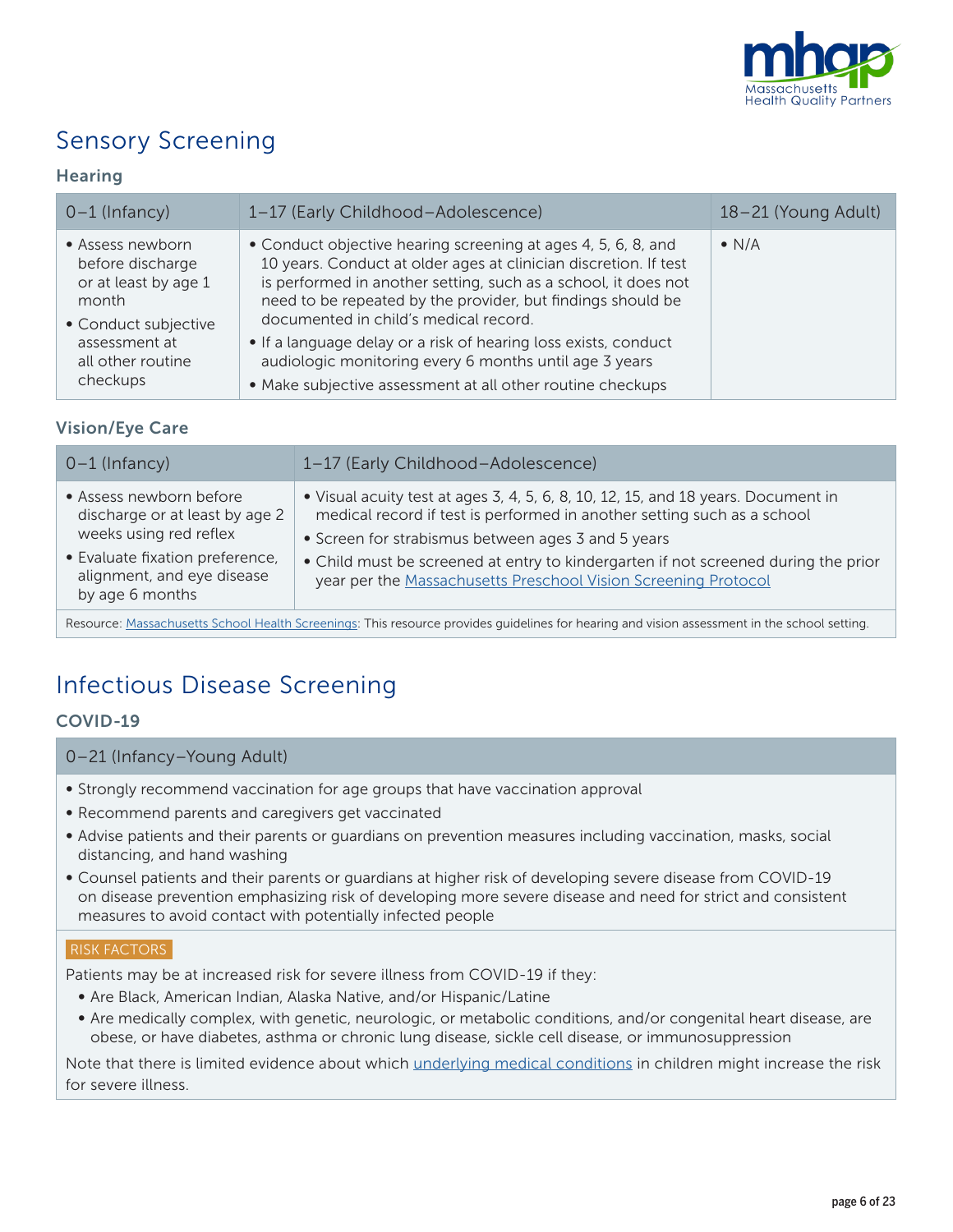

## Hepatitis B

#### 11-21 (Adolescence–Young Adult)

• Screen for infection in adolescents at increased risk for infection

#### RISK FACTORS

Patients may be at risk for developing Hepatitis B infection if they:

- Are Asian, Pacific Islander, or Black
- Are men who have sex with men
- Have a positive HIV infection and/or receive hemodialysis or cytotoxic immunosuppressive therapy
- Are immigrants or have parents who have immigrated from high-risk areas (born in area with HBsAg prevalence >2% or born in US with parents born in area with HBsAg prevalence >8%)
- Use injection drugs, have household or sexual contacts with persons of chronic HBV infection, or are healthcare and/or public safety workers at risk for occupational exposure to blood or blood-contaminated body fluids

#### Sexual Health and Sexually Transmitted Infections (Chlamydia, Gonorrhea, HPV, Syphilis)

#### 11–21 (Adolescence–Young Adult)

- Inform patients of the risk of sexually transmitted infections
- Counsel to prevent sexually transmitted infections for all sexually active adolescents and young adults, including condom use

#### Chlamydia and Gonorrhea:

- Screen all sexually active female patients annually. Consider urine-based screening for female patients when a pelvic examination is not performed
- Consider screening males who exchange sex for drugs or money, have multiple or anonymous partners, or have sex with men

#### HPV:

- Strongly recommend vaccination and counsel all patients regarding schedule of HPV vaccine.
	- Recommend HPV vaccination for females age 26 and under and males age 21 and under, if not previously vaccinated
	- Recommend vaccination for men engaging in sex with other men through age 26, if not previously vaccinated
	- <sup>t</sup> Recommend vaccination for immuno-compromised patients, including patients with HIV through age 26, if not previously vaccinated

#### Syphilis:

• Screen if at risk, considering STI risk factors, including living in an area of increased syphilis prevalence

#### **STIS RISK FACTORS**

Patients may be at risk for sexually transmitted infections if:

- Are men who have sex with men
- Have a personal history of or currently have sexually transmitted infections
- Have new or multiple sex partners, or their current partner(s) have other sexual partner(s)
- Exchange sex for money or drugs

(continued on next page)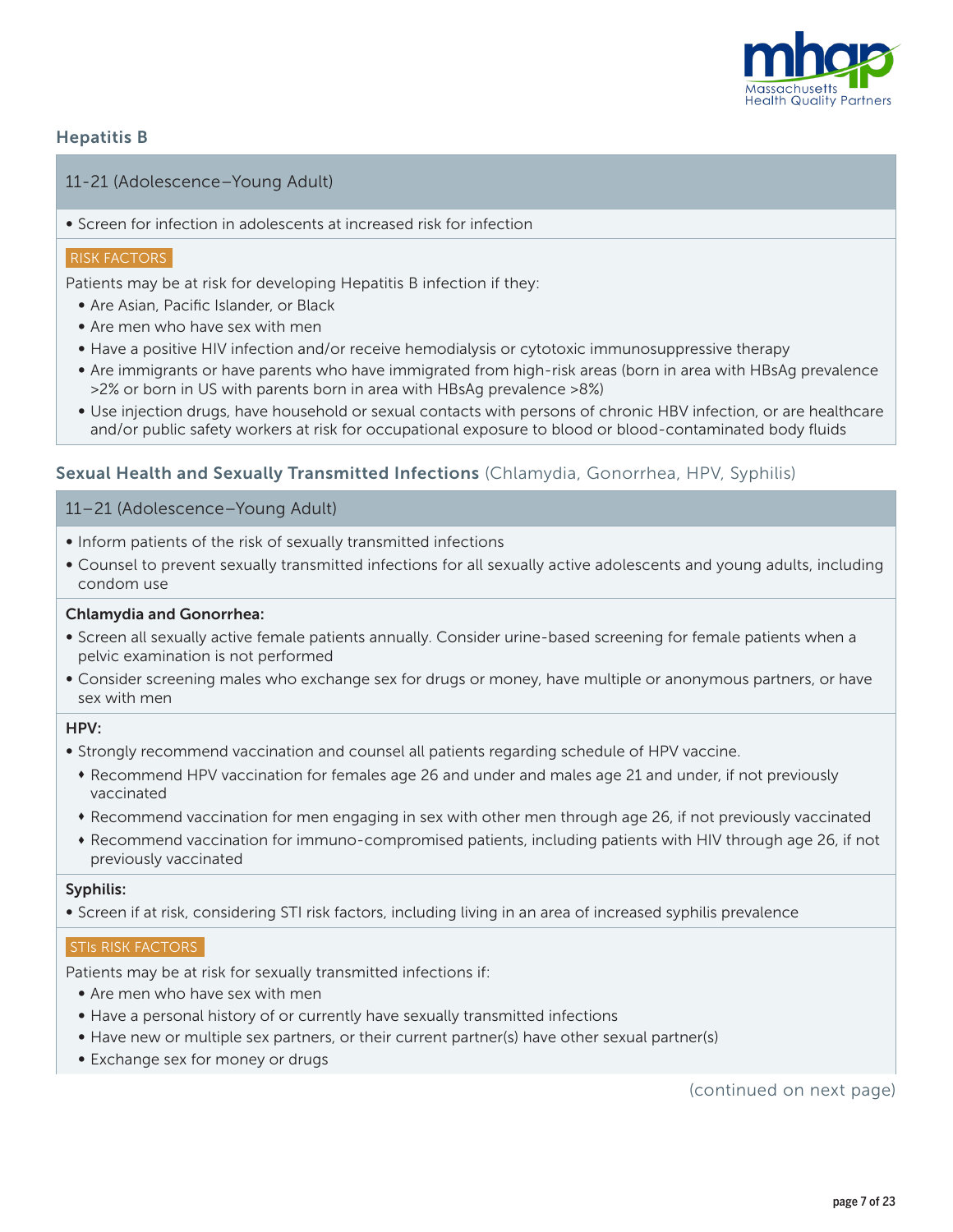

# Sexual Health and Sexually Transmitted Infections (continued)

#### Resources:

HPV Vaccine Resources for Clinicians: Use the information and materials on this site to help you and your staff communicate effectively with [parents about the importance of HPV vaccination.](https://www.cdc.gov/hpv/hcp/index.html)

Sexually Transmitted Infections (STI) Fact Sheets: This webpage provides fact sheets for patients that answers basic questions about sexually [transmitted infections.](https://www.cdc.gov/std/healthcomm/fact_sheets.htm)

[NCHHSTP AtlasPlus: HIV, Viral Hepatitis, STD, and TB: This resource provides the case rates of HIV across the country.](https://gis.cdc.gov/grasp/nchhstpatlas/maps.html)

[Syphilis Strikes Back:](https://www.cdc.gov/std/saw/syphilisstrikesback/default.htm) The Syphilis Strikes Back campaign aims to raise awareness about syphilis, help health care providers protect their patients, and empower people to take charge of their health.

[American Academy of Pediatrics: Adolescent Sexual Health:](https://www.aap.org/en-us/advocacy-and-policy/aap-health-initiatives/adolescent-sexual-health/Pages/default.aspx) The AAP has assembled a collection of tools and resources to support pediatricians and other health care providers interested in improving sexual health care for adolescents and young adults.

#### **HIV**

| $0-10$ (Infancy-  | $11 - 21$                                                                                                                                                                                                                                                                                                                                                                                                                                                                                                                                                                        |
|-------------------|----------------------------------------------------------------------------------------------------------------------------------------------------------------------------------------------------------------------------------------------------------------------------------------------------------------------------------------------------------------------------------------------------------------------------------------------------------------------------------------------------------------------------------------------------------------------------------|
| Middle Childhood) | (Adolescence-Young Adult)                                                                                                                                                                                                                                                                                                                                                                                                                                                                                                                                                        |
| $\bullet$ N/A     | • Counsel about risk factors for HIV infection<br>• Start risk assessment at age 11<br>• Confidentially screen all patients for HIV once between ages 15-21<br>• Screen younger adolescents if at increased risk.<br>Annual screening of all patients at increased risk.<br>• Consider screening high risk men who have sex with men every 3-6 months<br>. Note that the CDC recommends annual testing for those at increased risk and routine HIV<br>screening for all individuals 13 years of age and older<br>• Advise pre-exposure HIV prophylaxis for patients at high risk |

#### RISK FACTORS

Patients may be at risk for developing HIV infection if they:

- Are Black or Hispanic/Latine
- Are men who have sex with men, or heterosexual persons who themselves or whose sex partners have had more than one sex partner since their most recent HIV test
- Are transgender, or are gender diverse
- Are injection-drug users or have sex partners who use injection drugs
- Are people who exchange sex for money or drugs and/or have sex with individuals who have HIV

#### Resources:

[HIV Screening Recommendations for Adults and Adolescents:](https://www.cdc.gov/hiv/testing/) The listed documents provide the most updated CDC guidelines on HIV testing for testing providers, program managers; and laboratory personnel.

[Pre-Exposure Prophylaxis](https://www.cdc.gov/hiv/risk/prep/index.html): This resource provides guidelines for clinicians for prescribing PrEP, and educates patients about the benefits of PrEP.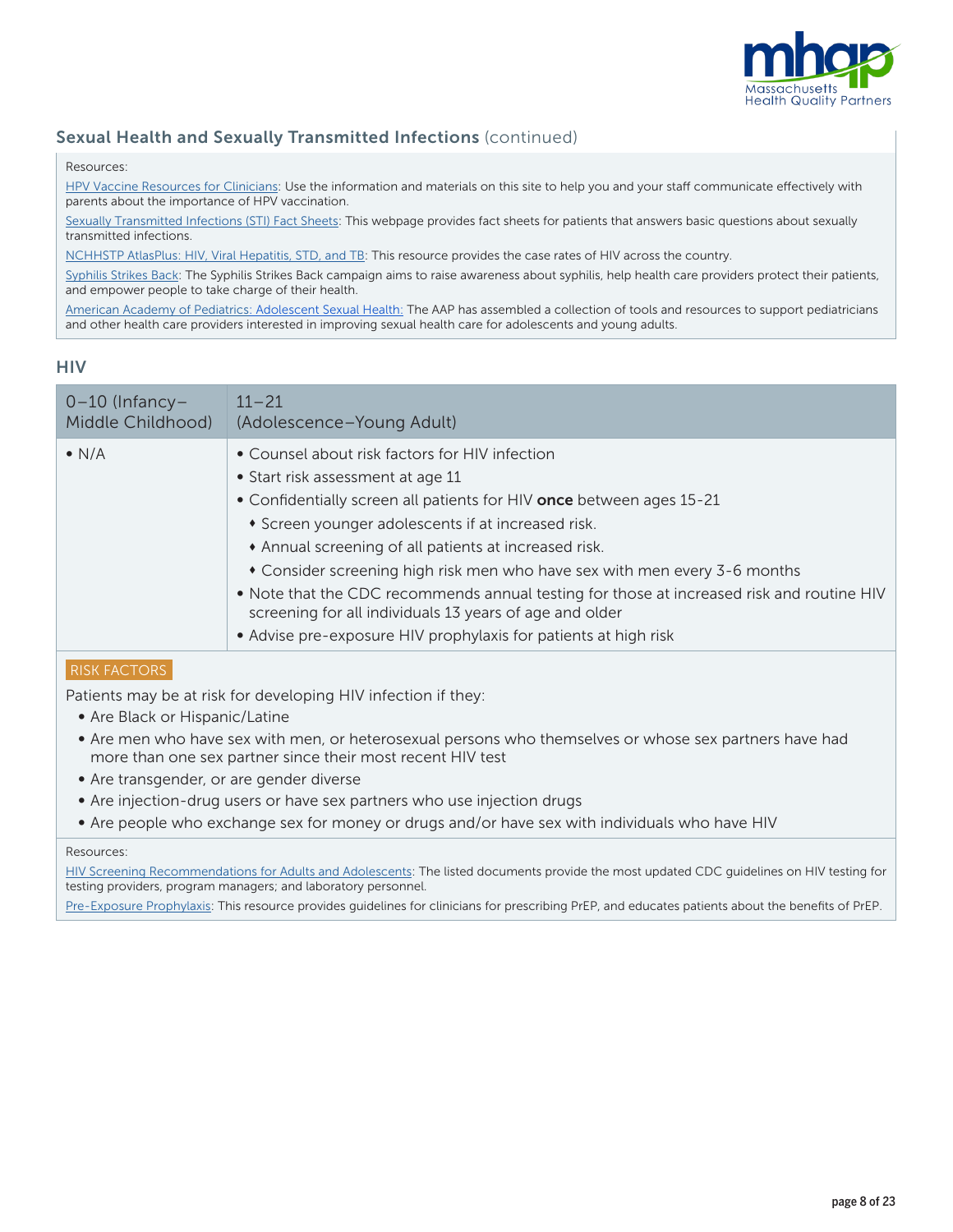

# Hepatitis C

| • Perform anti-hepatitis C virus test after age<br>$\bullet$ N/A<br>12 months in children with hepatitis C virus-<br>infected mothers | • CDC recommends a one-time screening<br>for all adults age 18 - 79<br>• Periodic testing of all patients at high risk |
|---------------------------------------------------------------------------------------------------------------------------------------|------------------------------------------------------------------------------------------------------------------------|

## RISK FACTORS

Patients may be at risk for developing Hepatitis C infection if they:

- Are Black, American Indian, or Alaska Native
- Have long-term kidney dialysis, HIV, and were born to mother with Hepatitis C
- Have a tattoo or body piercing by non-sterile needle, current or past use of intranasal or injection drugs, and/or are incarcerated

#### Mosquito- and Tick-Borne Illnesses

## 11–21 (Adolescence–Young Adult)

#### *Zika*

Note that there have been no cases of Zika in the US and territories since 2019

- Screen for Zika virus in females of child-bearing age based on risk factors. Please see Preconception Counseling section below for more details.
- Advise men who have been exposed to or have had Zika to avoid procreation for at least 3 months

#### RISK FACTORS

Patients may be at risk for developing Zika infection if they:

- Have symptoms of Zika virus, such as fever, rash, joint pain, red eyes
- Engage in unprotected intercourse
- Have recently traveled to certain geographic locations, such as Africa, Southeast Asia, the Americas, the Caribbean, and the Pacific

## 0–21 (Infancy–Young Adult)

*Other Mosquito and Tick-Borne Illnesses* 

- Counsel on prevention of other mosquito-borne illnesses, including **Eastern Equine Encephalitis (EEE)** and West [Nile Virus](https://www.cdc.gov/westnile/prevention/index.html)
- Recommend that patients who are at risk of exposure to tick-borne diseases use insect repellents that provide protection for the amount of time they will be outdoors and to check skin and clothes for ticks every day

#### Resources:

[Zika Virus:](https://www.cdc.gov/zika/) This webpage provides information about how to prevent Zika infection when traveling abroad.

[Eastern Equine Encephalitis](https://www.cdc.gov/easternequineencephalitis/prevention/index.html?CDC_AA_refVal=https%3A%2F%2Fwww.cdc.gov%2Feasternequineencephalitis%2Fgen%2Fpre.html): This webpage provides resources for patients on how to prevent EEE infection.

[West Nile Virus:](https://www.cdc.gov/westnile/prevention/index.html) This webpage provides resources for patients on how to prevent WNV infection.

[Protecting Yourself from Ticks and Mosquitoes:](https://www.cdc.gov/niosh/docs/2010-119/pdfs/2010-119.pdf) This resource provides information about tick and mosquito borne illnesses, and how you can protect yourself from being infected.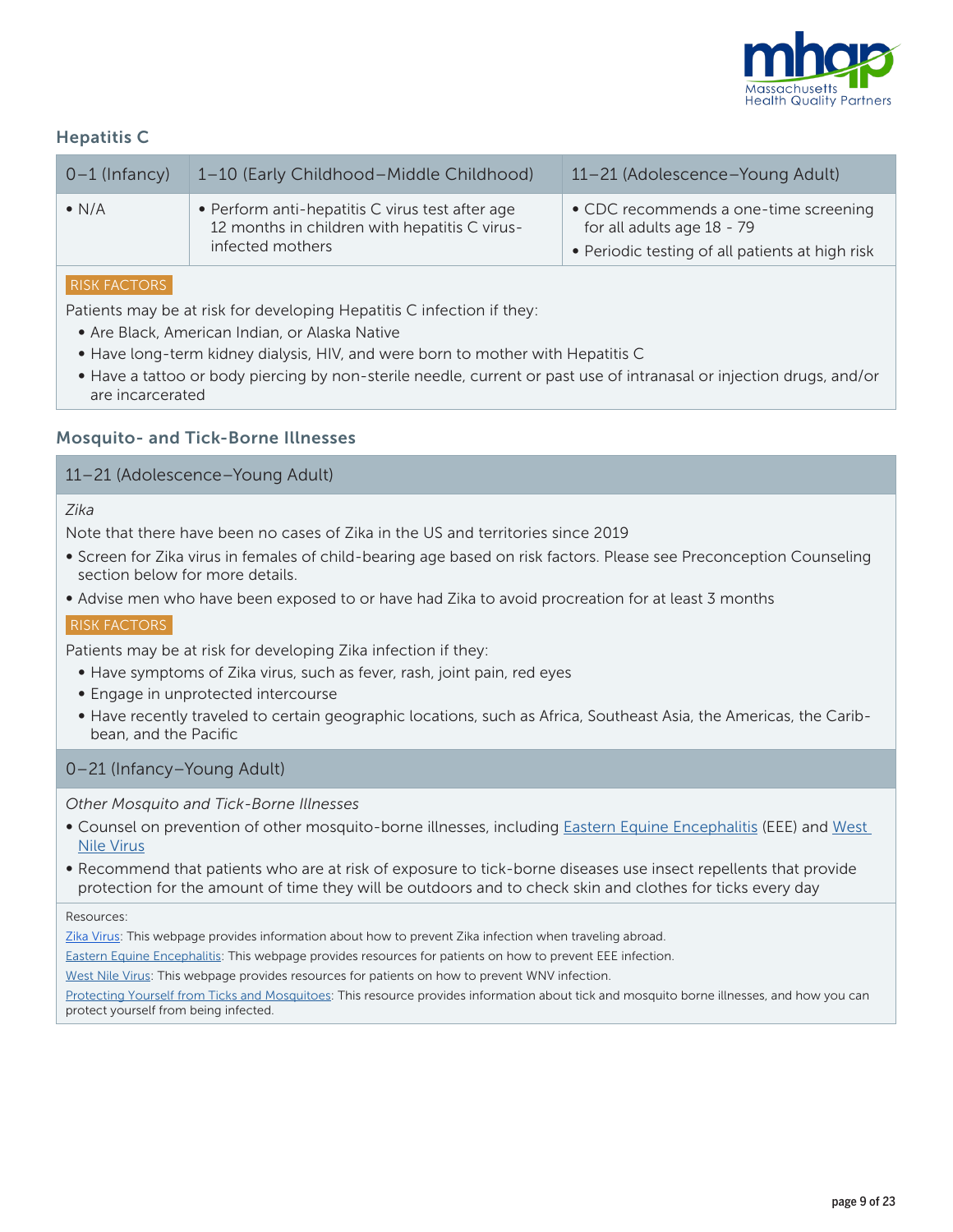

# Tuberculosis (TB)

#### 0–21 (Infancy–Young Adult)

- Screen all patients at high risk.
- Determine the need for repeat testing by the likelihood of continued exposure to infectious TB
	- \* Administer tuberculin skin test (TST) for individuals with no past BCG vaccination for whom follow-up is certain
	- Consider IGRA for individuals who have received BCG vaccination for whom follow-up is uncertain

# RISK FACTORS

Patients may be at risk for developing tuberculosis infection if they:

- Are Black, Asian, or Hispanic/Latine
- Have a personal history of being immunosuppressed (HIV positive or using immunosuppressant drugs) and/or have silicosis
- Were born in or with parents from a country with high rates of TB, live in or have lived in communities where prevalence of TB is high (prisons, shelters, migrant farm settings), contacts of patients with active TB, and/or inject illicit drugs

# Other Screening

# Scoliosis

| 0-9 (Infancy-Middle Childhood) | 10-18 (Middle Childhood-Adolescence)                                                                                                                                                                                  |
|--------------------------------|-----------------------------------------------------------------------------------------------------------------------------------------------------------------------------------------------------------------------|
| $\bullet$ N/A                  | • The USPSTF concludes that the current evidence is not sufficient to<br>assess the balance of benefits and harms of screening for adolescent<br>idiopathic scoliosis in children and adolescents aged 10 to 18 years |
|                                |                                                                                                                                                                                                                       |

#### RISK FACTORS

Patients may be at risk for developing scoliosis if they:

• Are born female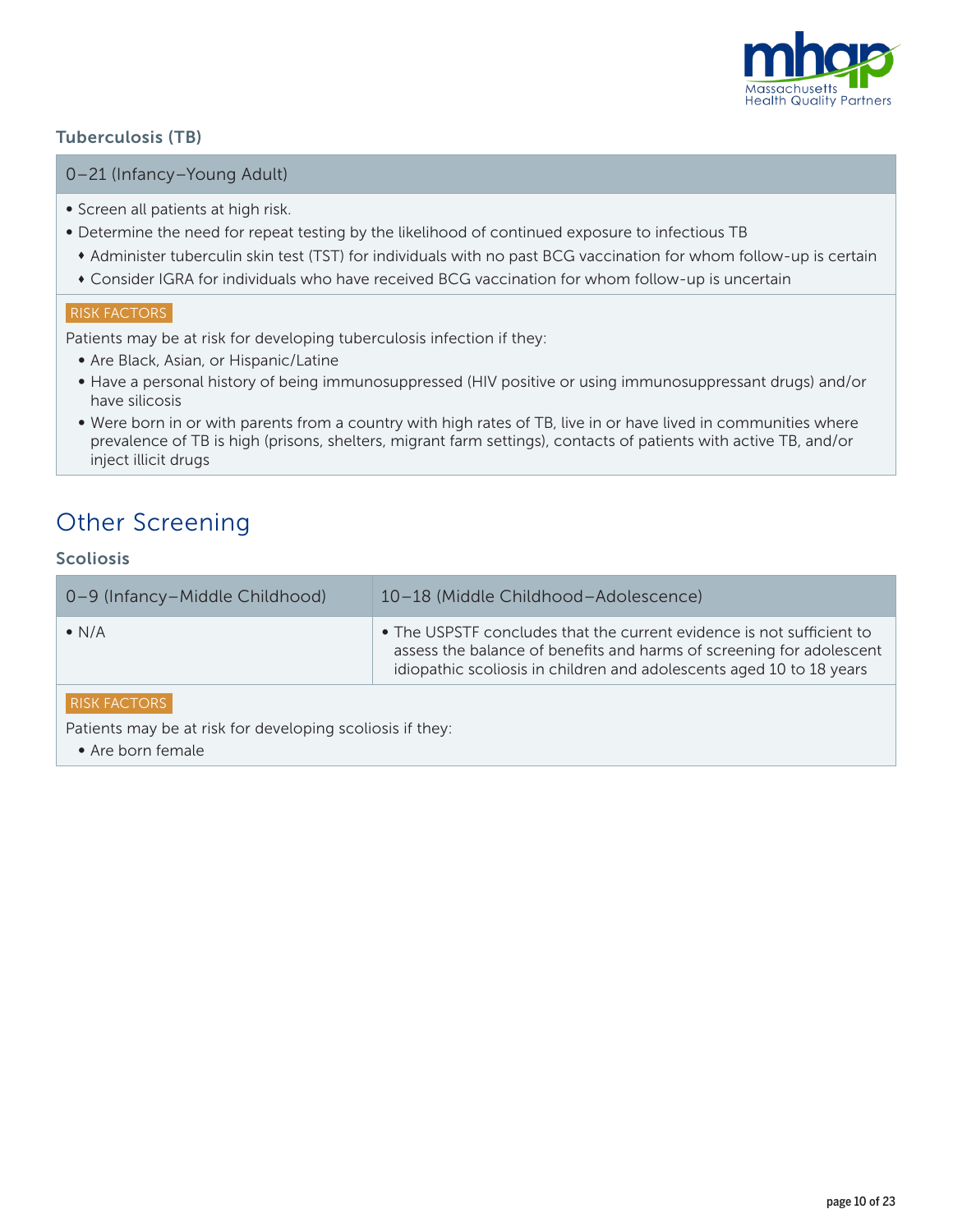

# General Counseling and Guidance – Physical Well-Being

- Parents should not be present during counseling for adolescents and young adults ages 11-21.
- Consider discussing transitioning to an adult physician between the ages of 18 and 21 years old.

# Diet/Nutrition

| $0-1$ (Infancy)                                                                                                                                                                                                                                                                                                                                                                                                                                                                                                                                                                                                                                                                                                                                                                                                                        | 1-10 (Early-Middle Childhood)                                                                                                                                                                                                                                                                                                                                                                                                                                                                                                                                                                                                                                                                                                                      | 11-21 (Adolescence-Young Adult)                                                                                                                                                                                                                                                                                                                                                                                                                                                                                                                                                                                                                                                                                                                                                                                                                                                                                                                                                                                           |
|----------------------------------------------------------------------------------------------------------------------------------------------------------------------------------------------------------------------------------------------------------------------------------------------------------------------------------------------------------------------------------------------------------------------------------------------------------------------------------------------------------------------------------------------------------------------------------------------------------------------------------------------------------------------------------------------------------------------------------------------------------------------------------------------------------------------------------------|----------------------------------------------------------------------------------------------------------------------------------------------------------------------------------------------------------------------------------------------------------------------------------------------------------------------------------------------------------------------------------------------------------------------------------------------------------------------------------------------------------------------------------------------------------------------------------------------------------------------------------------------------------------------------------------------------------------------------------------------------|---------------------------------------------------------------------------------------------------------------------------------------------------------------------------------------------------------------------------------------------------------------------------------------------------------------------------------------------------------------------------------------------------------------------------------------------------------------------------------------------------------------------------------------------------------------------------------------------------------------------------------------------------------------------------------------------------------------------------------------------------------------------------------------------------------------------------------------------------------------------------------------------------------------------------------------------------------------------------------------------------------------------------|
| • Ask about access to healthy,<br>affordable, and culturally<br>appropriate food<br>• Refer eligible families to<br>WIC, SNAP, or other food<br>assistance services for help<br>with supplemental nutritional<br>or other need.<br>• Ask about dietary habits<br>• Promote breastfeeding as best<br>form of infant nutrition<br>• Recommend breastfeeding<br>for at least 1 year, if possible<br>Infants weaned before 12<br>months should receive iron-<br>fortified infant formula. Whole<br>milk can be given to children at<br>age 1 year<br>• Counsel for breastfed infants to<br>receive 400 IU of oral vitamin<br>D drops daily beginning soon<br>after birth and continuing<br>until the daily consumption of<br>fortified formula or milk is 500<br>mL. (16 ounces/2 cups)<br>• Counsel not to restrict fat or<br>cholesterol | • Ask about access to healthy,<br>affordable, and culturally<br>appropriate food<br>. Refer eligible families to WIC,<br>SNAP, or other food assistance<br>services for help with supplemental<br>nutritional or other needs<br>• Ask about dietary habits<br>• Counsel about the benefits of<br>a healthy diet, ways to achieve<br>a healthy diet, and safe weight<br>management. A healthy diet:<br><b>*</b> Emphasizes fruits and vegetables;<br>whole grains; low-fat dairy; lean<br>proteins, nuts and legumes<br>• Limits red meat, saturated and<br>trans fat, and food and beverages<br>with added sugar<br>• Follows appropriate portion size<br>* Advise whole milk until age 2<br>and then switch to low-fat milk<br>beginning at age 2 | • Ask about access to healthy,<br>affordable, and culturally appropriate<br>food<br>. Refer eligible families to WIC, SNAP, or<br>other food assistance services for help<br>with supplemental nutritional or other<br>needs<br>• Ask annually about dietary habits<br>• Counsel about the benefits of a<br>healthy diet, ways to achieve a healthy<br>diet, and safe weight management. A<br>healthy diet:<br>• Emphasizes fruits and vegetables;<br>whole grains; low-fat dairy; lean<br>proteins, nuts and legumes<br>• Limits red meat, saturated and trans<br>fat, and food and beverages with<br>added sugar<br>• Follows appropriate portion size<br>• Screen for eating disorders by asking<br>about body image and dieting<br>patterns<br>• Counsel to maintain adequate calcium<br>and vitamin D intake<br>• Counsel against sugar-sweetened and<br>caffeinated drinks<br>• Advise patients who are planning or<br>capable of pregnancy to take a daily<br>supplement containing 0.4 to 0.8 mg<br>of folic acid |

#### RISK FACTORS FOR POOR NUTRITION

Patients may be more likely to have poor nutrition if they:

- Are Black, Alaskan Native, American Indian, Asian, or Hispanic/Latine
- Are of low socioeconomic status
- Are living in areas with low accessibility to healthy, affordable, and culturally appropriate food

(continued on next page)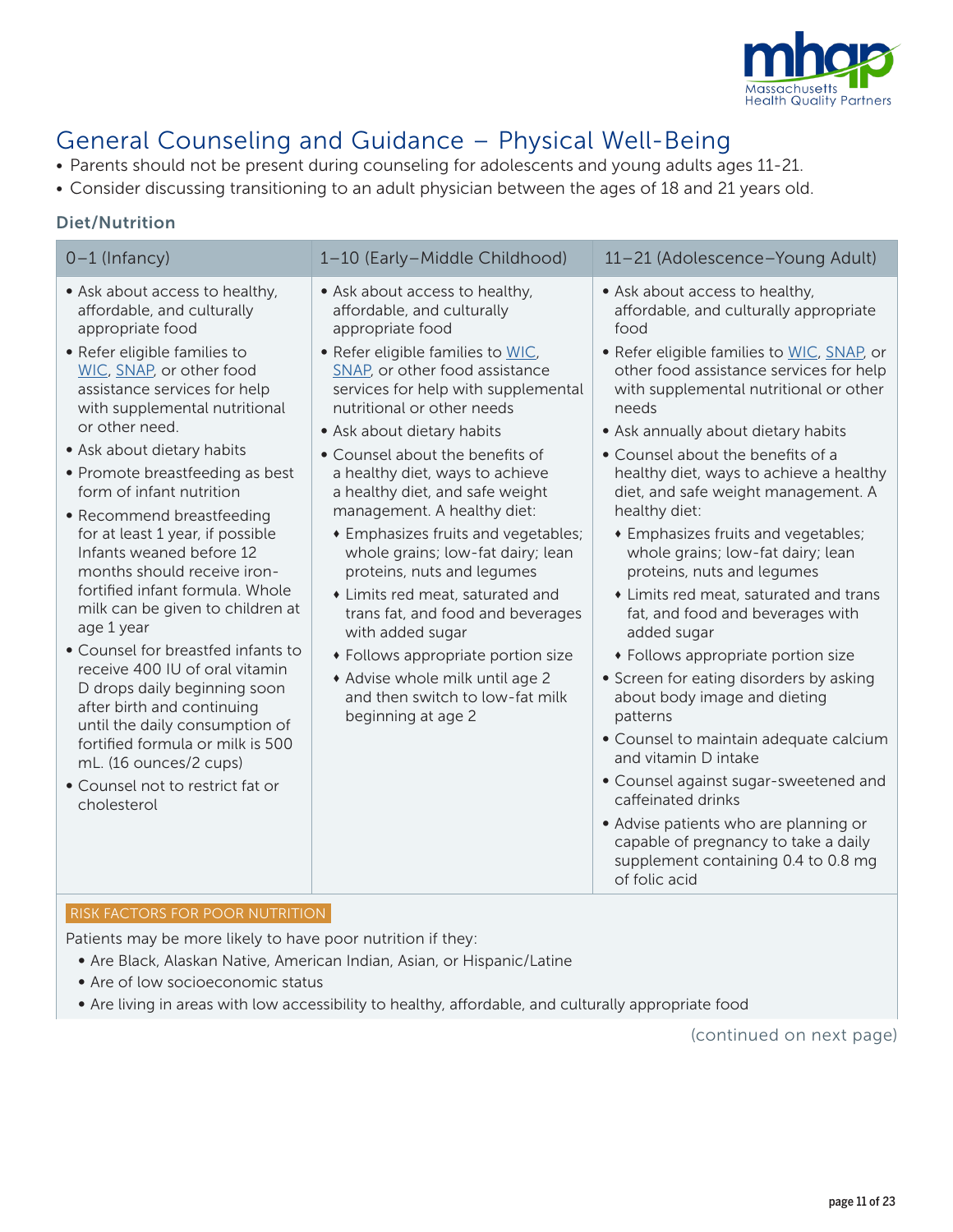

# Diet/Nutrition (continued)

Resources:

[Choose My Plate: This webpage encourages use of the MyPlate app for patients to make better, healthier food choices.](https://www.choosemyplate.gov/start-simple-myplate)

[SNAP:](https://www.mass.gov/snap-benefits-formerly-food-stamps) This webpage helps determine who is eligible for SNAP and how to apply for the food assistance program.

[SNAP Benefits Healthy Incentives Program \(HIP\) for Clients:](https://www.mass.gov/service-details/massachusetts-healthy-incentives-program-hip) This webpage gives you information about the Healthy Incentives Program (HIP), which helps those who receive SNAP benefits to gain access to healthy food by finding HIP authorized farmers and vendors.

[Farmers Market Nutrition Program:](https://www.mass.gov/farmers-market-nutrition-program) This webpage provides information about the Farmers Market Nutrition program, which gives eligible seniors and WIC families coupons to buy fresh produce at farmers markets across the state.

[Apply for the Women, Infants, & Children \(WIC\) Nutrition Program:](https://www.mass.gov/how-to/apply-for-the-women-infants-children-wic-nutrition-program) This website provides information about who is eligible for the Women, Infants and Children (WIC) program, and how to apply if you qualify.

[1Degree:](https://www.1degree.org/) One Degree is an interactive tool that helps you find free, life-improving resources related to food, health, housing, employment, and more near you.

[Commodity Supplemental Food Program: Find your local program:](https://www.fns.usda.gov/csfp/applicant-recipient) This webpage provides contact information for the commodity supplemental food programs in every state.

[Find Meals when Schools are Closed: This webpage provides information on where to find free meals for children when school is not in session.](https://www.fns.usda.gov/meals4kids)

[Heart Healthy Recipes:](https://healthyeating.nhlbi.nih.gov/default.aspx?) This website provides hundreds of heart healthy recipes for breakfast, lunch, dinner, and dessert that are also tailored to different cultural groups.

# Sun Safety

| 0-10 (Infancy-Middle Childhood)                                                                                                                                                                                         | 11-21 (Adolescence-Young Adult)                                                                                                                                                                                |
|-------------------------------------------------------------------------------------------------------------------------------------------------------------------------------------------------------------------------|----------------------------------------------------------------------------------------------------------------------------------------------------------------------------------------------------------------|
| • Advise that infants under 6 months<br>of age should be kept out of direct<br>sunlight                                                                                                                                 | • Encourage limits on time in the sun during peak hours and encourage<br>use of sunscreen, clothing, and hats to minimize exposure to<br>ultraviolet (UV) radiation, especially for those with fair skin types |
| • Encourage limits on time in the sun<br>during peak hours and encourage use<br>of sunscreen, clothing, and hats to<br>minimize exposure to ultraviolet (UV)<br>radiation, especially for those with fair<br>skin types | • Note that, although s are less prevalent in non-white racial/ethnic<br>groups, when they do occur, they tend to be diagnosed at a later<br>stage and, as a result, have a worse prognosis                    |
|                                                                                                                                                                                                                         | • Educate about prevention                                                                                                                                                                                     |
|                                                                                                                                                                                                                         | • Discourage use of indoor tanning                                                                                                                                                                             |
|                                                                                                                                                                                                                         | • Starting at age 20, perform skin exams every three years, or more<br>frequently at clinician discretion                                                                                                      |

#### RISK FACTORS

Patients may be more likely to develop if they:

- Are White, or Hispanic/Latine
- Have a family or personal history of skin cancer
- Have a personal history of repeated sunburns early in life or chronic exposure to the sun
- Have certain characteristics to their skin, such as a large number of moles, fair skin, or sun sensitivity

#### Resources:

[Skin Cancer in People of Color](https://www.aad.org/public/diseases/skin-cancer/types/common/melanoma/skin-color): This guide helps patients of color understand their risk, and how to conduct self-exams. [Skin Cancer in People of Color Image Gallery - American Society for Dermatologic Surgery](https://www.asds.net/skin-experts/skin-cancer/skin-cancer-in-people-of-color/skin-cancer-photo-gallery): This image gallery gives clinicians examples of what looks like on people of color.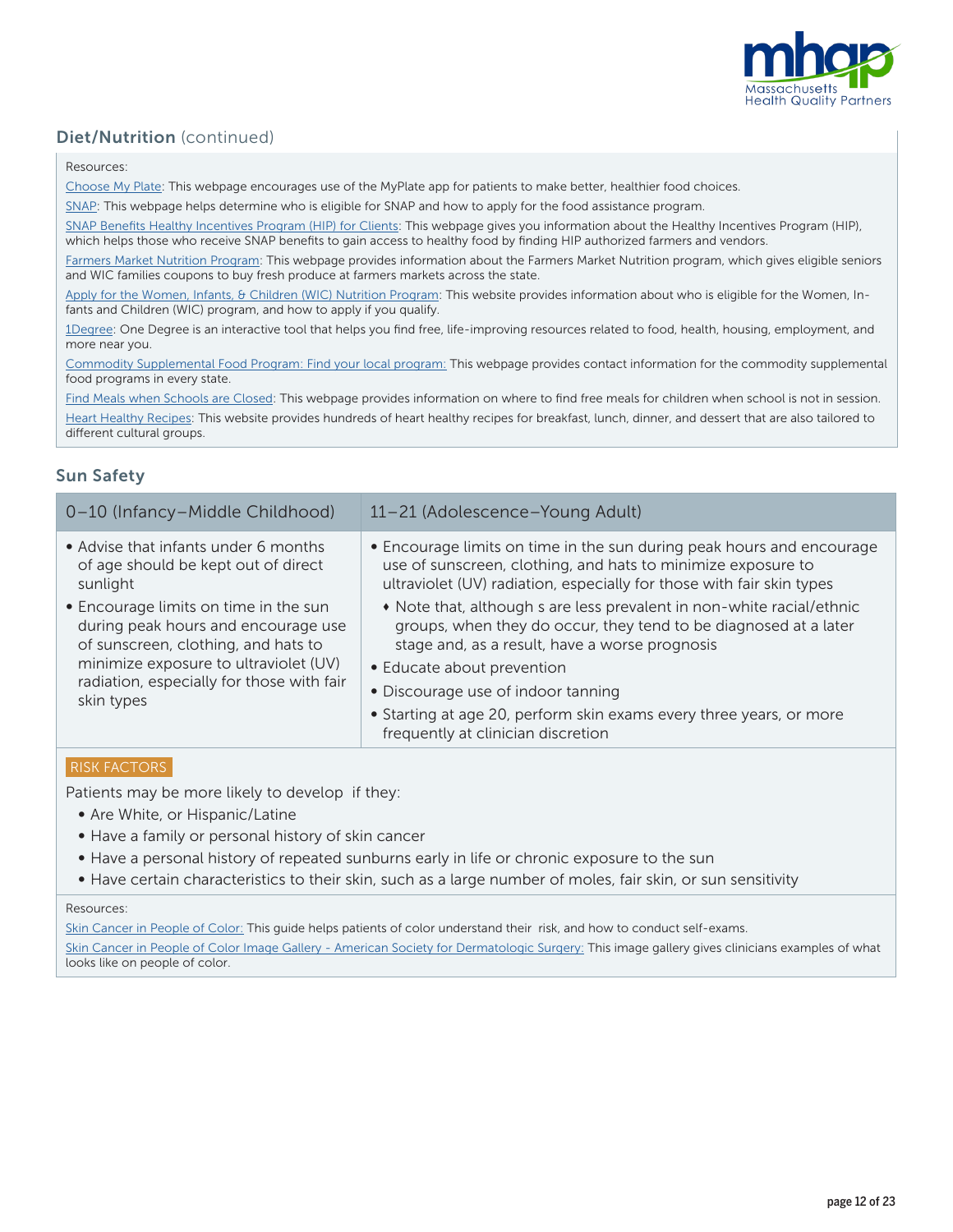

# Physical Activity

| $0-1$ (Infancy)                                                                                                                                                                   | 1-4 (Early Childhood)                                                                                                                                                                                                                                                                  | 5-21 (Middle Childhood-Young Adult)                                                                                                                                                                                                                                                                                                                                                                                                                 |
|-----------------------------------------------------------------------------------------------------------------------------------------------------------------------------------|----------------------------------------------------------------------------------------------------------------------------------------------------------------------------------------------------------------------------------------------------------------------------------------|-----------------------------------------------------------------------------------------------------------------------------------------------------------------------------------------------------------------------------------------------------------------------------------------------------------------------------------------------------------------------------------------------------------------------------------------------------|
| • Ask about access to<br>safe, affordable, and<br>accessible physical<br>activity options<br>$\bullet$ Encourage<br>opportunities for<br>play time and other<br>physical activity | • Ask about access to safe,<br>affordable, and accessible<br>physical activity options.<br>• Ask about play time and<br>other physical activities.<br>• Encourage opportunities for<br>physical activity each day<br>• Encourage parents to be<br>role models for physical<br>activity | • Ask about access to safe, affordable, and accessible<br>physical activity options<br>• Ask about frequency, type, and duration of play time<br>and other physical activities<br>• Encourage daily physical activity (at least one hour a day)<br>• Counsel on the importance of regular moderate-to-<br>vigorous physical activity as a way to prevent illness in<br>adult life<br>• Encourage parents to be role models for physical<br>activity |

#### RISK FACTORS

Patients may be more likely to be physically inactive if they:

- Are Black, Alaskan Native, American Indian, Asian, or Hispanic/Latine
- Identify as a woman
- Live in areas that lack safe and walkable neighborhoods, or low access to physical activity options or equipment
- Are of low socioeconomic status

Resource: [Physical Activity for Children:](https://www.cdc.gov/physicalactivity/basics/children/index.htm) This resource helps parents to encourage their children to become more physically active.

# Oral Care

| $0-1$ (Infancy)                                                                                                                                                                                                                                                                                                                                                                                                                                                                                                                                                                                                               | 1-21 (Early Childhood-Young Adult)                                                                                                                                                                                                                                                                                                                                                                                                                                                                                                                                                          |
|-------------------------------------------------------------------------------------------------------------------------------------------------------------------------------------------------------------------------------------------------------------------------------------------------------------------------------------------------------------------------------------------------------------------------------------------------------------------------------------------------------------------------------------------------------------------------------------------------------------------------------|---------------------------------------------------------------------------------------------------------------------------------------------------------------------------------------------------------------------------------------------------------------------------------------------------------------------------------------------------------------------------------------------------------------------------------------------------------------------------------------------------------------------------------------------------------------------------------------------|
| • Counsel against bottle-propping when feeding infants<br>and babies<br>• Counsel against bottles to bed<br>• Assess oral health at each visit and need for fluoride<br>supplementation at 6 months based upon availability<br>in water supply and dietary source of fluoride<br>• Encourage brushing with a soft toothbrush/cloth and<br>water at age 6 months<br>• Encourage weaning from bottle and drinking from a<br>cup by the first birthday<br>• Apply fluoride varnish to primary teeth of all infants<br>and children every 6 months if not applied at dental<br>home and every 3 months if at high risk for caries | • Apply fluoride varnish to primary teeth for all children<br>aged 1-5 every 6 months if not applied at dental home<br>and every 3 months if at high risk for caries<br>• Assess oral health at each visit and need for fluoride<br>supplementation up to age 14 based on availability in<br>water supply and dietary source of fluoride<br>• Counsel on good dental hygiene habits, including<br>brushing twice daily<br>• Counsel on the establishment of a dental home<br>beginning at 12 months or after eruption of first tooth<br>• Counsel on use of mouthquards when playing sports |
| <b>TOOTH DECAY RISK FACTORS</b>                                                                                                                                                                                                                                                                                                                                                                                                                                                                                                                                                                                               |                                                                                                                                                                                                                                                                                                                                                                                                                                                                                                                                                                                             |

Patients may be at risk for tooth decay if they:

- Are Black, American Indian, Alaska Native and/or Hispanic/Latine
- Lack access to a dental home
- Have a personal history of developmental defects of tooth enamel, dry mouth, or previous caries
- Are inappropriately bottle fed or exposed to high amounts of sugar

#### Resources:

America's Tooth Fairy: This webpage provides resources for families to gain access to dental care, and education to help foster healthy habits to [last a lifetime.](https://www.americastoothfairy.org/programs)

[Massachusetts Dental Society:](https://www.massdental.org/Public/Access-to-Care) The resources on this webpage can help families find the best dentists for them, and learn about low-cost dental care options.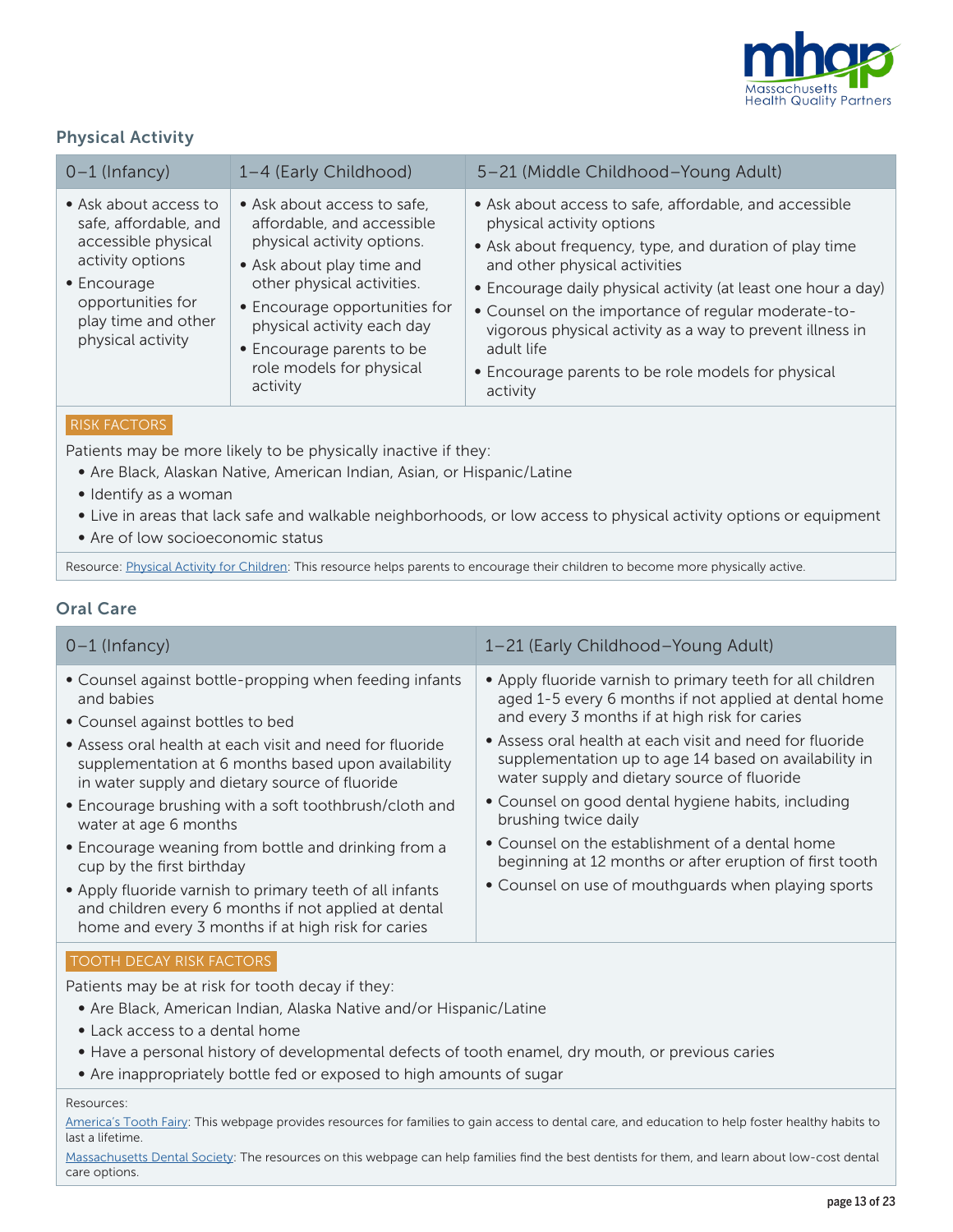

# Sexual Health and Identity

| 3-10 (Early Childhood<br>-Middle Childhood)                                                 | 11-21 (Adolescence-Young Adult)                                                                                                                                                                                                                                                                                                                                                                                                                                                                                                                                                                                                                                                                                                                                                                                                                                                                                                                                      |
|---------------------------------------------------------------------------------------------|----------------------------------------------------------------------------------------------------------------------------------------------------------------------------------------------------------------------------------------------------------------------------------------------------------------------------------------------------------------------------------------------------------------------------------------------------------------------------------------------------------------------------------------------------------------------------------------------------------------------------------------------------------------------------------------------------------------------------------------------------------------------------------------------------------------------------------------------------------------------------------------------------------------------------------------------------------------------|
| • Engage in discussion<br>about healthy<br>development of gender<br>identity and expression | General counseling regarding safe and healthy sexual behaviors:<br>. Obtain sexual history and ask annually about involvement in sexual behaviors with<br>sensitivity to sexual orientation and gender identity<br>• Engage in discussion about healthy development of gender identity and expression<br>• Encourage patients to bring up any questions about their sexual development<br>• Counsel to prevent sexually transmitted infections for all sexually active adolescents<br>and young adults, emphasizing condom use<br>• Counsel about responsible sexual behaviors, including definition of consent<br>. Inform patients of the risk of unintended pregnancy and sexually transmitted<br>infections<br>• Discuss contraception with patients whose sexual practice might lead to pregnancy<br>• Ask about use/motivation to use contraceptive methods to prevent STIs and<br>unintended pregnancy<br>• Consider preconception counseling, if appropriate |
| Resources:                                                                                  | Medical Eligibility Criteria for Contraceptive Use: These quidelines include recommendations for using specific contraceptive methods by                                                                                                                                                                                                                                                                                                                                                                                                                                                                                                                                                                                                                                                                                                                                                                                                                             |

Medical Eligibility Criteria for Contraceptive Use: These guidelines include recommendations for using specific contraceptive methods by [women and men who have certain characteristics or medical conditions.](https://www.cdc.gov/reproductivehealth/contraception/mmwr/mec/summary.html)

[Sexual Consent: This guide provides information on what consent is and how to provide it to a sexual partner.](https://www.plannedparenthood.org/learn/relationships/sexual-consent)

[Teen Pregnancy Prevention](https://www.cdc.gov/teenpregnancy/health-care-providers/index.htm): This webpage provides guidelines for health care providers on how to counsel adolescents to prevent teen pregnancy.

#### Menstruation

#### 11-21 (Adolescence–Young Adult)

- Educate individuals and their caregivers (e.g., parents or guardians) about what to expect of a first menstrual period and the range for normal cycle length of subsequent menses
- Once individuals begin menstruating, ask at every preventive care or comprehensive visit for the patient's first day of last menstrual period and pattern of menses
- Screen for abnormal menstrual patterns
- Ask about access to and educate about alternatives to menstrual products

#### Resources:

[ACOG: Your First Period](https://www.acog.org/womens-health/faqs/your-first-period): This webpage provides information for adolescent girls on information about puberty and menstruation.

[Amazing Girls' Guide to Menstrual Hygiene Management](http://www.wins4girls.org/resources/2017%20Ghana%20MHM%20education%20booklet.pdf): This resource provides answers for adolescents about menstruation, and tips for dealing with their monthly period.

[Teen Period Tracker:](https://apps.apple.com/us/app/teen-period-tracker/id1249743061) This app helps patients with tracking their menstrual cycle and ovulation.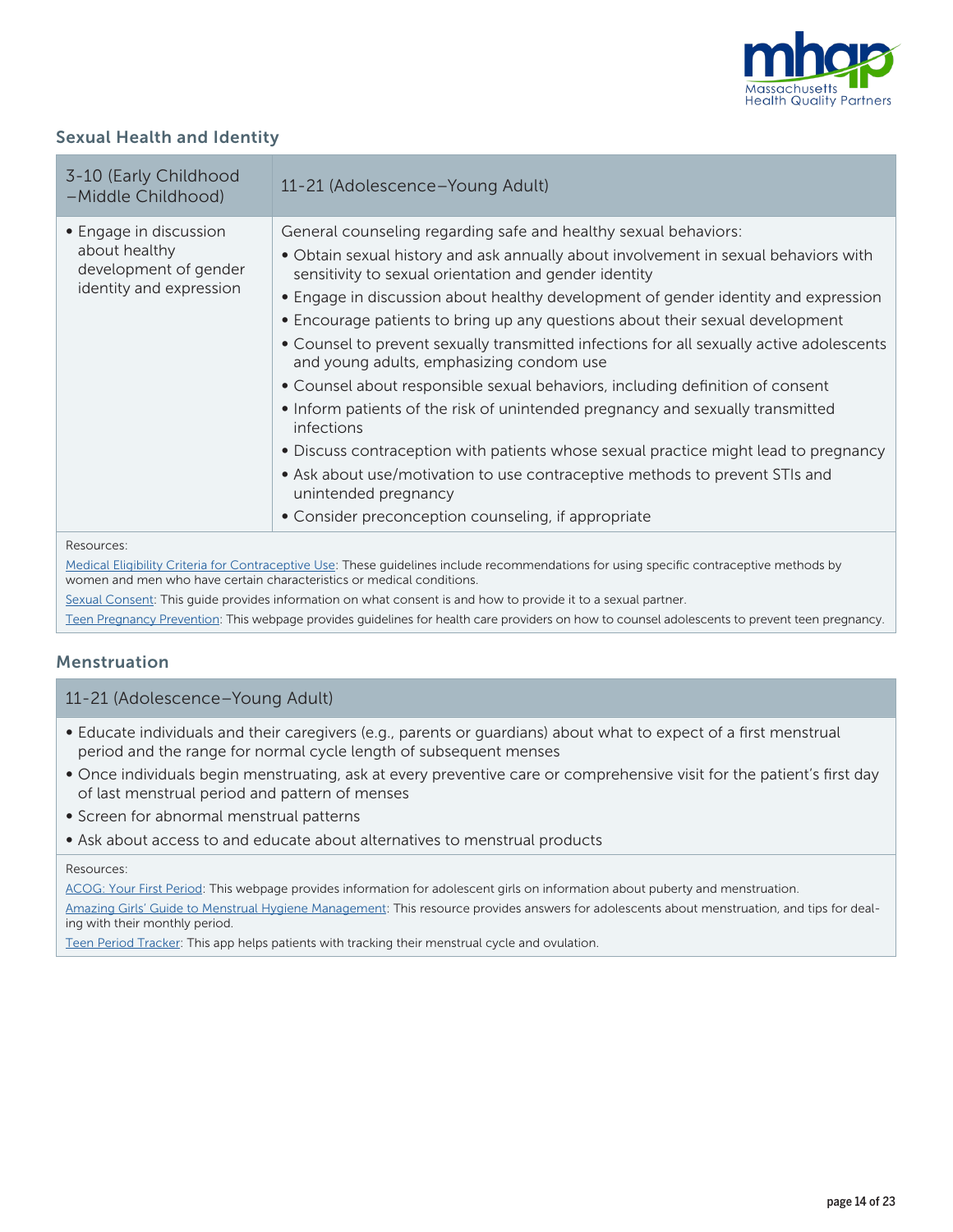

# Sleep Habits

| $0-1$ (Infancy)                                                                                                                                                                                                                                                  | 1-21 (Early Childhood-Young Adult)                                                                                                                                                                                                                                                                                                                                                                                                                                                                                    |
|------------------------------------------------------------------------------------------------------------------------------------------------------------------------------------------------------------------------------------------------------------------|-----------------------------------------------------------------------------------------------------------------------------------------------------------------------------------------------------------------------------------------------------------------------------------------------------------------------------------------------------------------------------------------------------------------------------------------------------------------------------------------------------------------------|
| • Counsel parents on safe sleeping practices, including<br>ABC quidelines (Alone, on Back, in a Crib)<br>• Encourage parents to discuss safe sleep practices with<br>daycare providers<br>• Encourage proper sleep amounts (14-15 hours) for<br>ages 3-11 months | • Ask about sleep habits including chronic snoring.<br>• Encourage proper sleep amounts by age group:<br>$\cdot$ 1-2 years: 11-14 hours<br>$\bullet$ 3-5 years: 10-13 hours<br>$\bullet$ 6-12 years: 9-12 hours<br>$\cdot$ 13-18 years: 8-10 hours<br>• Discourage placement of computers, tablets, phones,<br>and TVs in bedrooms<br>• Discourage use of electronic screens before or during<br>bedtime hours<br>• Encourage parents to talk with daycare providers<br>about safe sleep practices for their children |

#### RISK FACTORS

Patients may be more likely to have poor sleep habits if they:

- Are Black, or Hispanic/Latine
- Are living below the poverty line
- Are living in a crowded home and/or living in a low-income neighborhood

#### Resources:

[Safe Sleep for Babies:](https://www.cdc.gov/vitalsigns/safesleep/index.html) This webpage details ways providers can counsel caregivers on safe sleep practices during pregnancy and baby care visits. [Blue Light Has a Dark Side](https://www.health.harvard.edu/staying-healthy/blue-light-has-a-dark-side): This article talks about the effects of blue light on sleep, and how you can protect yourself from blue light at night.

# Safety/Injury and Violence Prevention

| $0-1$ (Infancy)                                                                                                                                                                                                                                                                                                                                                                                       | 1-4 (Early Childhood)                                                                                                                                                                                                                                                                                                                                                                                                                                                                                                                                                                          | 5-21 (Middle Childhood-Young Adult)                                                                                                                                                                                                                                                                                                                                                                                                                                                                                                                                                                                                                                                                                                                                               |  |
|-------------------------------------------------------------------------------------------------------------------------------------------------------------------------------------------------------------------------------------------------------------------------------------------------------------------------------------------------------------------------------------------------------|------------------------------------------------------------------------------------------------------------------------------------------------------------------------------------------------------------------------------------------------------------------------------------------------------------------------------------------------------------------------------------------------------------------------------------------------------------------------------------------------------------------------------------------------------------------------------------------------|-----------------------------------------------------------------------------------------------------------------------------------------------------------------------------------------------------------------------------------------------------------------------------------------------------------------------------------------------------------------------------------------------------------------------------------------------------------------------------------------------------------------------------------------------------------------------------------------------------------------------------------------------------------------------------------------------------------------------------------------------------------------------------------|--|
| · Provide annual age-<br>specific safety and injury<br>prevention counseling. For<br>example:<br>• Shaken-baby syndrome<br>◆ Bath and water<br>temperature safety<br>• Smoke and carbon<br>monoxide detectors in<br>the home<br>• Childproofing the home<br>(including use of window<br>quards)<br>$\bullet$ Falls<br>◆ First-aid and CPR<br>knowledge<br>• Poison Control Hotline:<br>1-800-222-1222 | • Provide annual age-specific<br>safety and injury prevention<br>counseling. For example:<br>• Water, bike, and sports safety<br>(including use of helmets)<br>• Signs and symptoms of<br>concussions and prevention<br>of traumatic brain injury (TBI)<br>• Neighborhood safety<br>(pedestrian, playground,<br>strangers)<br>• Lock-up of matches, guns,<br>and poisons (Poison Control<br>Hotline: 1-800-222-1222)<br>• Emphasis on gun safety in the<br>home and/or when visiting<br>friends' homes. Counsel about<br>the dangers of having a gun,<br>especially a handgun, in the<br>home. | • Provide annual age-specific injury prevention<br>and safety counseling. For example:<br>• Water, bike, and sports safety (including use<br>of helmets; mouth quards, and protective<br>sports gear)<br>• Signs and symptoms of concussions and<br>prevention of TBI<br>• Neighborhood and after-school safety<br>(strangers, home alone, job)<br>• Relationships with peers and bullying,<br>especially among LGBTQIA+ adolescents<br>and young adults<br>• Potential risks of tattooing or body piercing.<br>• Assess need for violence-prevention<br>counseling<br>• Ask adolescents about partner violence<br>• Emphasize gun safety in the home and/ or<br>when visiting friends' homes. Counsel about<br>the dangers of having a gun, especially a<br>handgun, in the home |  |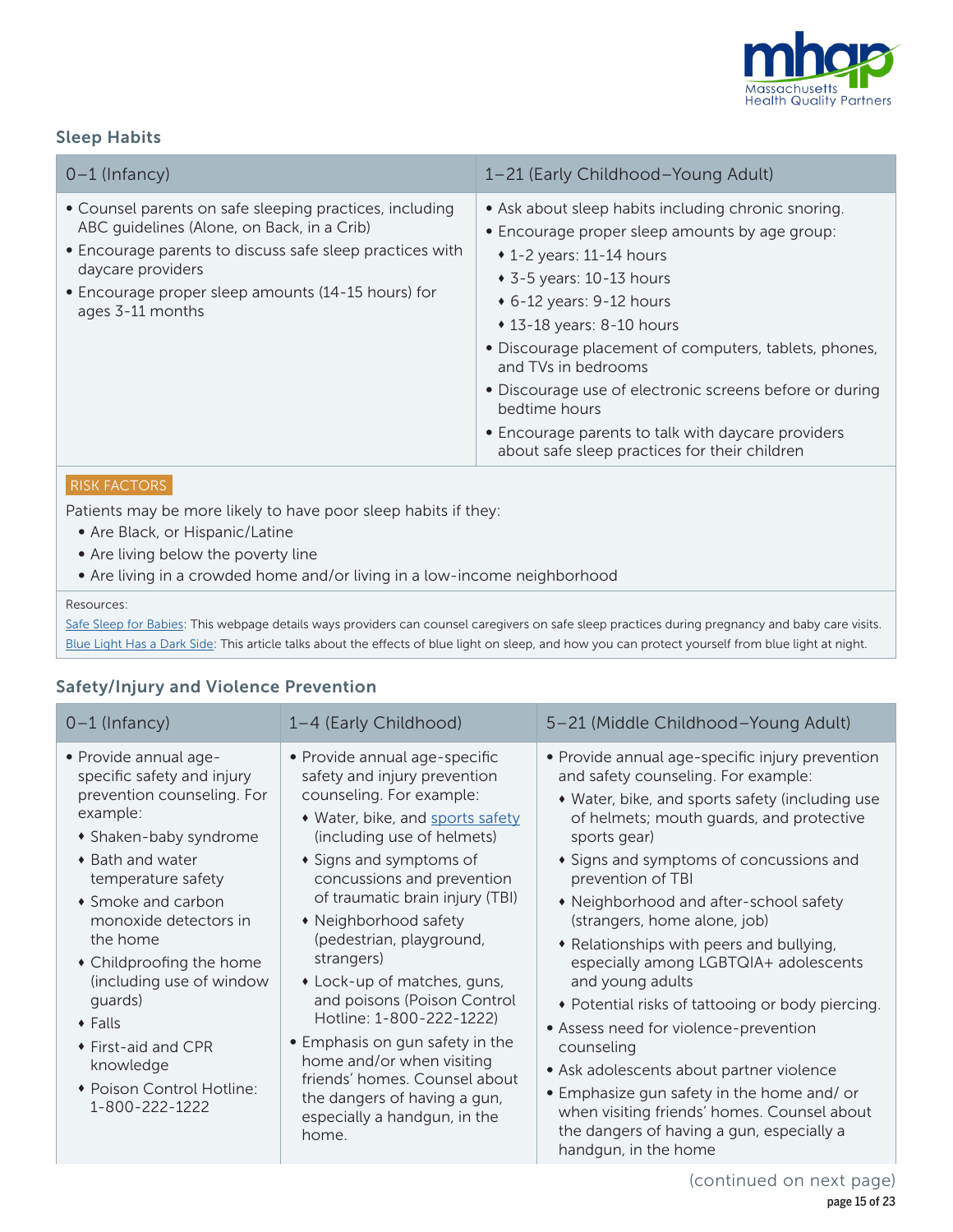

# Safety/Injury and Violence Prevention (continued)

#### Resources:

[LGBT Youth: Experiences with Violence:](https://www.cdc.gov/lgbthealth/youth.htm) This resource for clinicians discusses the disparities LGBT youth face.

[CDC: Youth Violence](https://www.cdc.gov/violenceprevention/youthviolence/index.html) [\(Spanish](https://www.cdc.gov/violenceprevention/youthviolence/spanish/index.html)): This resource helps clinicians understand the problem of violence experienced by youth and how to prevent it. [CDC: Youth Violence Resources:](https://www.cdc.gov/violenceprevention/youthviolence/resources.html) This resource provides CDC reports and data about youth violence across the country.

# Tobacco, Smoking, and Vaping

| $0-4$ (Infancy-<br>Early Childhood)                                                                                                                                                                                                       | 5-10 (Middle Childhood)                                                                                                                                                                                                                                                                                                                                                                                                                          | 11-21 (Adolescence-Young Adult)                                                                                                                                                                                                                                                                                                                                                                                                                                                                                                                                                                                                                                                                                                                                                                                                                                                                                     |  |
|-------------------------------------------------------------------------------------------------------------------------------------------------------------------------------------------------------------------------------------------|--------------------------------------------------------------------------------------------------------------------------------------------------------------------------------------------------------------------------------------------------------------------------------------------------------------------------------------------------------------------------------------------------------------------------------------------------|---------------------------------------------------------------------------------------------------------------------------------------------------------------------------------------------------------------------------------------------------------------------------------------------------------------------------------------------------------------------------------------------------------------------------------------------------------------------------------------------------------------------------------------------------------------------------------------------------------------------------------------------------------------------------------------------------------------------------------------------------------------------------------------------------------------------------------------------------------------------------------------------------------------------|--|
| • Counsel parents<br>who smoke on the<br>potentially harmful<br>effects of smoking on<br>fetal and child health<br>and on the benefits of<br>maintaining a smoke-<br>free home. Refer<br>parents to their own<br>PCP for help in quitting | • Counsel parents who<br>smoke on the potentially<br>harmful effects of<br>smoking on fetal and child<br>health and on the benefits<br>of maintaining a smoke-<br>free home. Refer parents<br>to their own PCP for help<br>in quitting.<br>• Counsel patients not<br>to begin using tobacco<br>products, e-cigarettes,<br>and vapes. Provide<br>interventions, such as<br>education and brief<br>counseling, to prevent<br>initiation of smoking | • Counsel parents who smoke on the potentially<br>harmful effects of smoking and the use of tobacco<br>products on fetal and child health and on the benefits<br>of maintaining a smoke free home. Refer parents to<br>their own PCP for help in quitting.<br>• Provide interventions, including education or brief<br>counseling, to prevent initiation of tobacco, vapes,<br>e-cigarettes, smokeless tobacco, cigars, or smoked<br>herbal substances<br>• Advise tobacco and nicotine users to quit, especially<br>patients who are pregnant<br>• Assess readiness to quit<br>• Assist tobacco users in quitting, especially patients<br>who are pregnant. Provide brief counseling. Note<br>patients 18 and older (patients under 18 will need<br>consent from quardian to enroll.<br>• Arrange follow-up<br>• Discuss lung illnesses associated with use of vaping<br>products and urge people who vape to stop |  |

#### RISK FACTORS

Patients may be more likely to start using tobacco, smoke, or vape if they:

- Are a part of the LGBTQIA+ community
- Have a parent or sibling who is a current smoker
- Are of low socioeconomic status

#### Resources:

[Centers for Disease Control and Prevention Youth Tobacco Prevention: This webpage provides data, infographics, reports and other resources](https://www.cdc.gov/tobacco/basic_information/youth/index.htm)  [about youth tobacco prevention.](https://www.cdc.gov/tobacco/basic_information/youth/index.htm)

[Fact Sheet on Youth and Tobacco Use: This webpage provides statistics and risk factors about youth tobacco youth, and how to prevent adoles](https://www.cdc.gov/tobacco/data_statistics/fact_sheets/youth_data/tobacco_use/index.htm)[cents from using tobacco products.](https://www.cdc.gov/tobacco/data_statistics/fact_sheets/youth_data/tobacco_use/index.htm)

[Quick Facts on the Risks of e-Cigarettes for Kids, Teens, and Young Adults: This resource discusses e-cigarette use among adolescents, and how](https://www.cdc.gov/tobacco/basic_information/e-cigarettes/Quick-Facts-on-the-Risks-of-E-cigarettes-for-Kids-Teens-and-Young-Adults.html)  [youth can quit using these products.](https://www.cdc.gov/tobacco/basic_information/e-cigarettes/Quick-Facts-on-the-Risks-of-E-cigarettes-for-Kids-Teens-and-Young-Adults.html)

[1-800-QUIT-NOW Office of the Surgeon General Know the Risks: e-Cigarettes & Young People:](https://e-cigarettes.surgeongeneral.gov/knowtherisks.html) This resource discusses the risk factors of ecigarette use, and how to have conversations with adolescents to get them to stop using these products.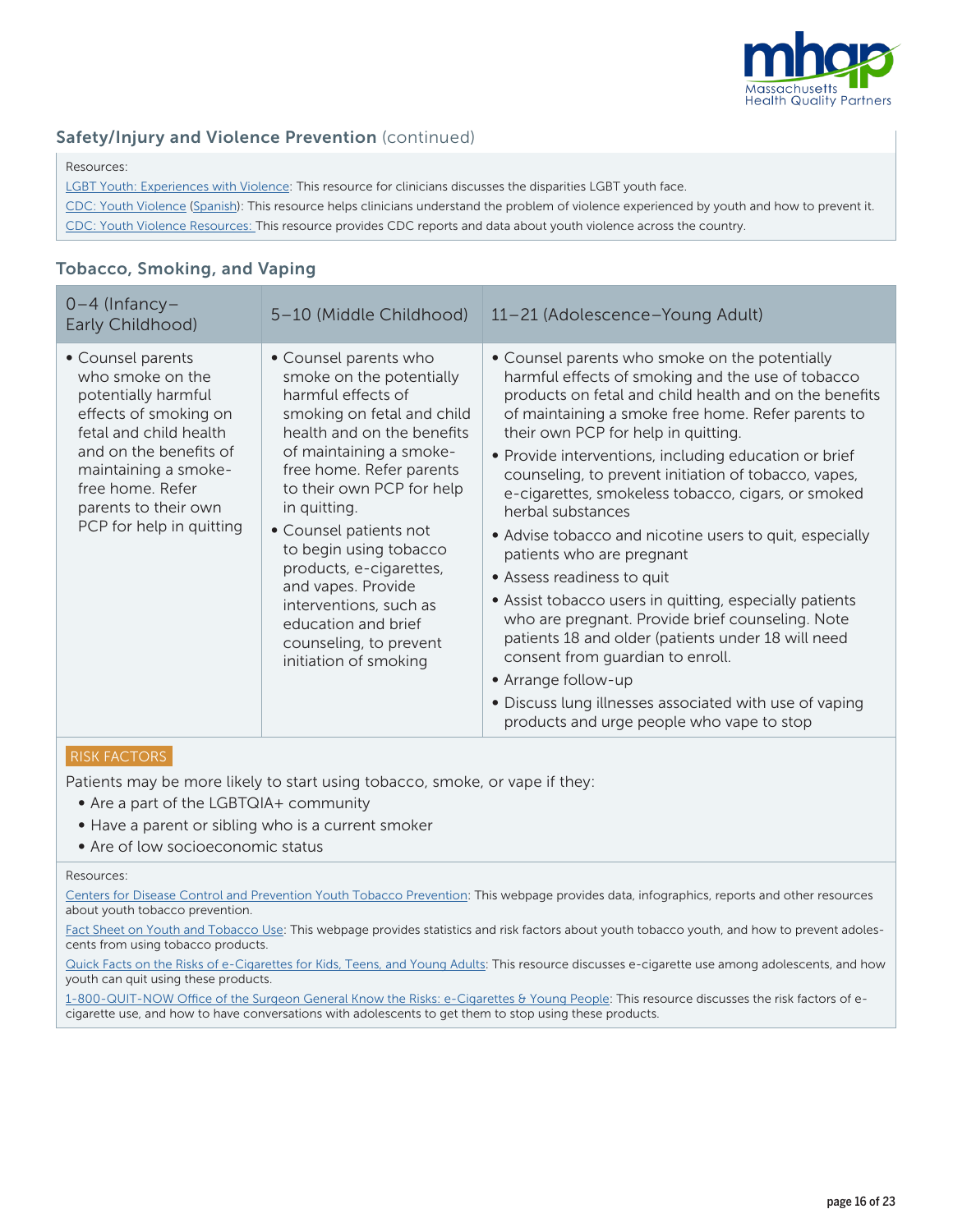

# Motor Vehicle Injury Prevention

| $0-1$ (Infancy)                                                                                                                                                                                                                                                                                                                                                                                                                                                                 | 1-10 (Early-Middle Childhood)                                                                                                                                                                                                                                                                                                                                                                                                                                                                                                                                                                                                                                                                                                                                                                                                                                                                                                                                                                                                                                                                                                                                                                                                                                                                                                                                                                                                                                                                                                                    | 11-21 (Adolescence-Young Adult)                                                                                                                                                                                                                                                                                                                                                                                                                                                                                                                                                                                                                                                                                                                                  |
|---------------------------------------------------------------------------------------------------------------------------------------------------------------------------------------------------------------------------------------------------------------------------------------------------------------------------------------------------------------------------------------------------------------------------------------------------------------------------------|--------------------------------------------------------------------------------------------------------------------------------------------------------------------------------------------------------------------------------------------------------------------------------------------------------------------------------------------------------------------------------------------------------------------------------------------------------------------------------------------------------------------------------------------------------------------------------------------------------------------------------------------------------------------------------------------------------------------------------------------------------------------------------------------------------------------------------------------------------------------------------------------------------------------------------------------------------------------------------------------------------------------------------------------------------------------------------------------------------------------------------------------------------------------------------------------------------------------------------------------------------------------------------------------------------------------------------------------------------------------------------------------------------------------------------------------------------------------------------------------------------------------------------------------------|------------------------------------------------------------------------------------------------------------------------------------------------------------------------------------------------------------------------------------------------------------------------------------------------------------------------------------------------------------------------------------------------------------------------------------------------------------------------------------------------------------------------------------------------------------------------------------------------------------------------------------------------------------------------------------------------------------------------------------------------------------------|
| • Ask about use of<br>safety belts and<br>child safety seats<br>• Counsel that<br>children should<br>remain in rear-<br>facing safety seats<br>until they are at<br>least 2 years old<br>or until they reach<br>either the height or<br>weight limit of their<br>rear-facing child<br>safety seat<br>• Inform about<br>danger of front-<br>seat airbags for<br>children aged 12<br>and under<br>• Counsel parents<br>against driving<br>under the influence<br>of alcohol/drugs | • Ask about use of safety belts and child safety<br>seats.<br>· Discuss car seat quidelines with parents:<br>• All infants and toddlers should ride in a<br>rear-facing seat until they reach the highest<br>weight or height allowed by their car safety<br>seat manufacturer. Most convertible seats<br>have limits that will allow children to ride rear<br>facing for 2 years or more.<br>• Children who have outgrown the rear-facing<br>weight or height limit for their convertible<br>seat should use a forward-facing seat with<br>a harness for as long as possible, up to the<br>highest weight or height allowed by their car<br>safety seat manufacturer. Many seats can<br>accommodate children up to 65 pounds or<br>more.<br>• All children whose weight or height exceeds<br>the forward-facing limit for their car safety<br>seat should use a belt-positioning booster<br>seat until the vehicle seat belt fits properly,<br>typically when they have reached 4 feet 9<br>inches in height and are 8 to 12 years of age.<br>All children younger than 13 years should<br>ride in the back seat.<br>• When children are old enough and large<br>enough for the vehicle seat belt to fit them<br>correctly, they should always use lap and<br>shoulder seat belts for the best protection.<br>All children younger than 13 years should<br>ride in the back seat.<br>• Inform about danger of front-seat airbags for<br>children aged 13 and under<br>• Counsel parents against driving under the<br>influence of alcohol/drugs | • Counsel parents that children under<br>age 12 and under who have outgrown<br>their booster seats should always use a<br>seat belt and ride in the back seat<br>• Ask about the use of safety belts and<br>motorcycle helmets<br>• Inform about danger of front-seat<br>airbags for children aged and 12 under<br>• Counsel against driving under the<br>influence of alcohol/drugs or getting<br>in a car with someone under the<br>influence of alcohol/drugs<br>• Counsel against excessive speed and<br>other risk-taking behaviors while<br>driving, such as cell phone use<br>• Inform that cell phone use (including<br>texting) while driving is prohibited<br>for teens aged 17 and younger, and<br>texting while driving is prohibited at all<br>ages |

Resources:

[Massachusetts Executive Office of Public Safety and Security Child Passenger Safety](https://www.mass.gov/car-seat-safety): This resource provides information regarding car seat installation, car seat laws, and locating a local car seat inspection site.

[Seat Check](https://www.nhtsa.gov/equipment/car-seats-and-booster-seats): This webpage provides the important steps on how to choose the right seat, install it correctly and keep children safe. [Parent-Teen Driving Contract:](https://www.idrivesafely.com/assets/drivers-ed/parent-teen-driving-contract.pdf) This document outlines an agreement between parents and new teen drivers on how they can stay safe at the wheel.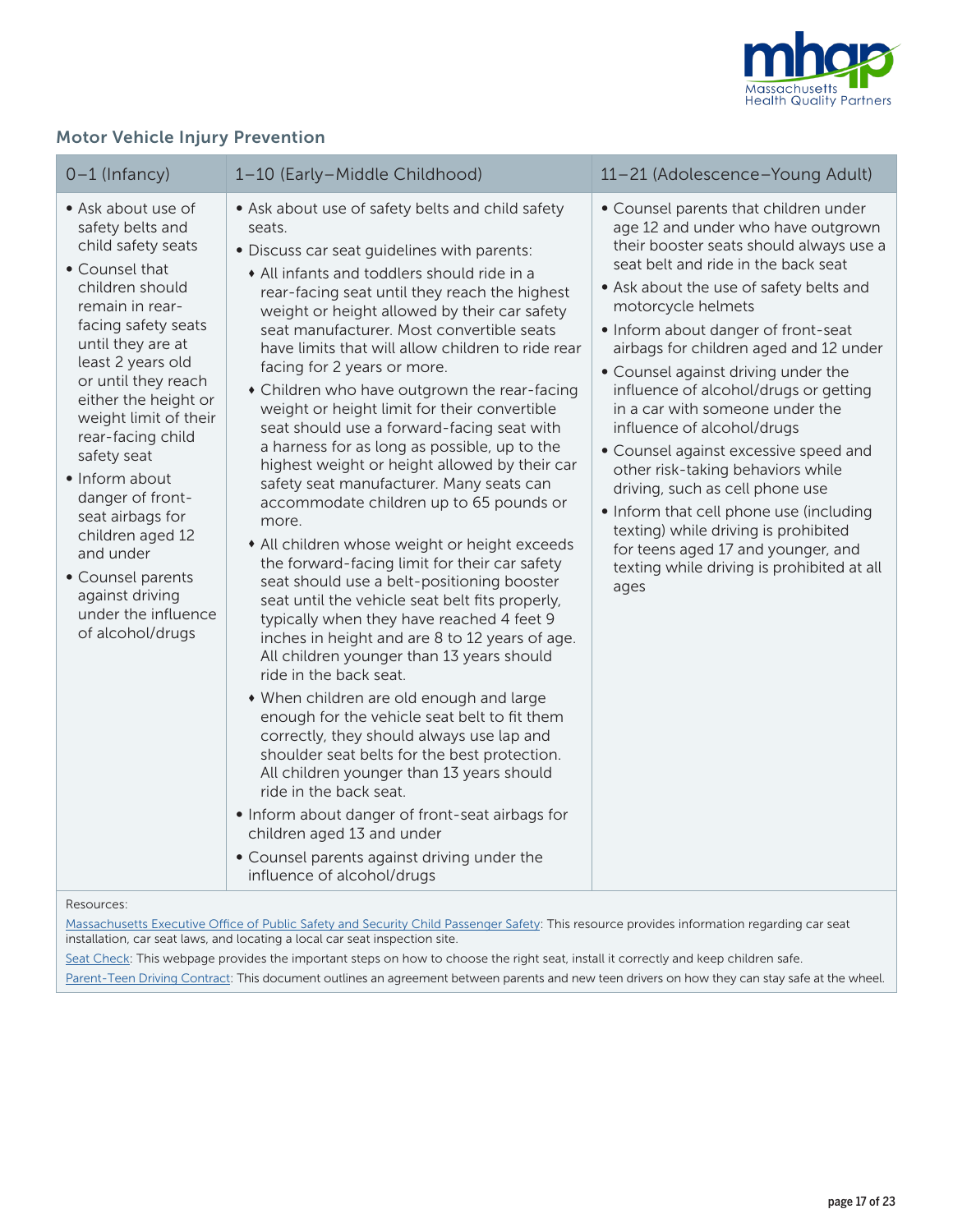

# Family Violence/Abuse

#### 0–21 (Infancy–Young Adult)

- Screen for signs of family violence, including: facial/body bruising; depression; anxiety; failure to keep medical appointments; reluctance to answer questions about discipline in the home; or frequent office visits for complaints not supported by medical evaluation of the child
- Screen for signs of child physical/sexual abuse
- For adolescents, counsel on safe and appropriate dating and relationships as well as strategies for avoiding or resolving conflicts with friends and peers
- Ask about relationships with peers and bullying
- Ask about other [adverse childhood events](https://www.cdc.gov/violenceprevention/pdf/preventingACES.pdf)

#### Resources:

[Identifying and Responding to Domestic Violence: Consensus for Recommendations for Child and Adolescent Health: This document presents](http://www.futureswithoutviolence.org/userfiles/file/HealthCare/pediatric.pdf)  [an overview of the impact of domestic violence on children and adolescents, and the rationale for regular and universal assessment for domestic](http://www.futureswithoutviolence.org/userfiles/file/HealthCare/pediatric.pdf)  [violence in child health settings.](http://www.futureswithoutviolence.org/userfiles/file/HealthCare/pediatric.pdf)

[Understanding Intimate Partner Violence: This fact sheet provides information about intimate partner violence and how to teach healthy rela](https://www.cdc.gov/violenceprevention/intimatepartnerviolence/fastfact.html)[tionship skills to prevent it.](https://www.cdc.gov/violenceprevention/intimatepartnerviolence/fastfact.html)

[National Domestic Violence Hotline](https://www.thehotline.org/) — 1-800-799-SAFE: This webpage provides resources and support for those who may be facing domestic violence.

[National Child Abuse Hotline](https://www.childhelp.org/) — 1-800-4-A-CHILD: This webpage provides resources and support for children who may be facing abuse.

[PEARLS:](https://www.acesaware.org/learn-about-screening/screening-tools/) This screening tool identifies children who have experienced adverse childhood experiences (ACEs) to assess risk for toxic stress and guide effective responses.

# General Counseling and Guidance — Social and Emotional Well-Being

#### Adverse Childhood Experiences

- Ask about adverse childhood experience (ACE), such as experiencing violence, abuse, or neglect; witnessing violence in the home; having a family member attempt or die by suicide; and aspects of a child's environment that can undermine their sense of safety, stability, and bonding (e.g., growing up in a household with substance misuse, mental health problems, or instability due to parental separation or incarceration of a parent, sibling or other member of the household
- Note that some ACEs-related health risks include: depression, anxiety, ADHD, diabetes, heart disease, obesity, liver disease, shorter life span, and substance abuse

#### RISK FACTORS

Patients may be more likely to experience an adverse childhood experience if they:

- Are Black, American Indian, Alaska Native, multiracial, and/or Hispanic/Latine
- Identify as a woman
- Are part of the LGBTQIA+ community
- Are of low socioeconomic status

#### Resource:

[PEARLS:](https://www.acesaware.org/learn-about-screening/screening-tools/) This screening tool identifies children who have experienced adverse childhood experiences (ACEs) to assess risk for toxic stress and guide effective responses.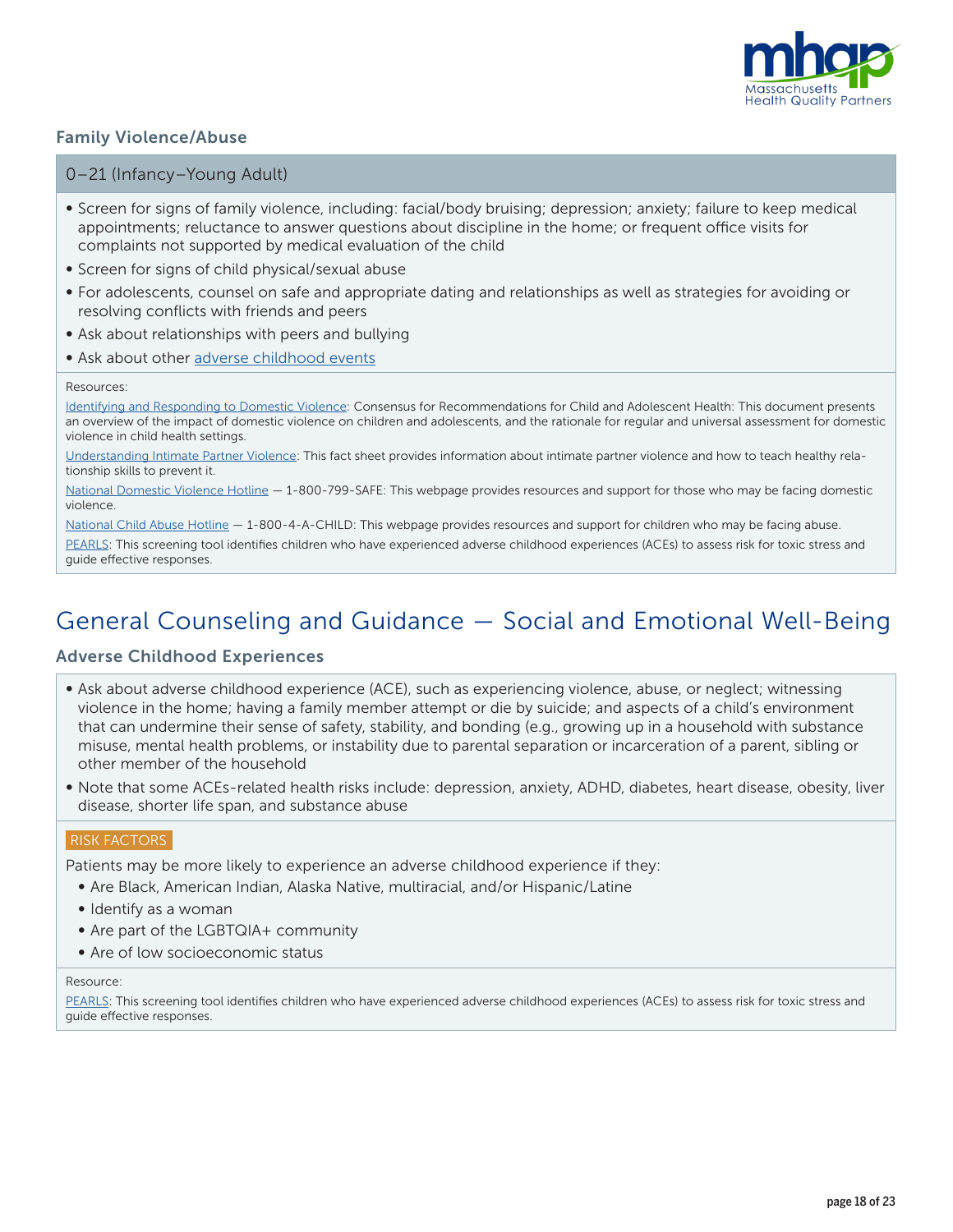

# Depression

| 0-5 (Infancy-Middle Childhood)                                                                                                                                                                                                                                                                  | 12-21 (Adolescence-Young Adult)                                                                                                                                                                                                                                                                                                                                                                                                                                                                                                                                                                                                                           |
|-------------------------------------------------------------------------------------------------------------------------------------------------------------------------------------------------------------------------------------------------------------------------------------------------|-----------------------------------------------------------------------------------------------------------------------------------------------------------------------------------------------------------------------------------------------------------------------------------------------------------------------------------------------------------------------------------------------------------------------------------------------------------------------------------------------------------------------------------------------------------------------------------------------------------------------------------------------------------|
| • Ask about and observe for symptoms of<br>postpartum depression in parent or caregiver<br>• Screen mother for postpartum depression<br>using the SWYC-MA or EDPS at 6 months<br>• Consider screening parent and/or other<br>caregiver for depression using the SWYC-MA<br>until 5 years of age | • Screen for depression using the $PHQ-A$ (12-17 years old),<br>$PHQ-9$ (18-21 years old) or other age-appropriate validated<br>screening tool. Screening should be implemented with<br>adequate systems in place to ensure accurate diagnosis,<br>effective treatment, and appropriate follow-up<br>• Note LGBTQIA+ teens and young adults have increased risk of<br>depression and twice the risk of suicide attempt<br>• Gays, bisexuals and men who have sex with men are at<br>increased risk of bipolar disorder<br>• Recommend that parents/caregivers reach out to health<br>plans for recommendations for resources to help manage<br>depression |

#### RISK FACTORS

Patients may be more likely to develop depression if they:

- Are Black or Hispanic/Latine
- Were born a female
- Identify as a woman
- Are part of the LGBTQIA+ community
- Have a family history of depression or other psychiatric disorders
- Have a personal history of depression or other psychiatric disorders, other chronic illnesses or medical issues, substance abuse, use certain drugs (e.g. birth control pills, Acutane), certain cognitive factors (e.g., negative thinking and low self-esteem), and/or are experiencing puberty
- Have certain psychosocial factors, such as physical, emotional, or sexual abuse; stressors such as peer pressure, low academic performance, and poverty; loss of a loved one, difficult parental or romantic relationships; parents who abuse alcohol or controlled substances; feel unpopular; have few close friends; experience rejection; have to move to another place to live and change to a new school

#### Resources:

[SWYC-MA:](https://www.mass.gov/info-details/learn-about-the-approved-masshealth-screening-tools) The SWYC was developed to provide first-level screening for a wide range of developmental-behavioral domains in a single instrument: cognitive, language, motor milestones, social-emotional/behavioral functioning, as well as autism and family risk factors.

[PHQ-A](https://www.ohsu.edu/sites/default/files/2019-06/phq-a_0.pdf): This tool screens for depression and other mental health disorders in adolescents.

[PHQ-2](https://cde.drugabuse.gov/sites/nida_cde/files/PatientHealthQuestionnaire-2_v1.0_2014Jul2.pdf): This quick, 2 question tool screens for depression and other mental health disorders.

[MCPAP](https://www.mcpap.com/): MCPAP provides quick access to psychiatric consultation and facilitates referrals for accessing ongoing behavioral health care.

[NAMI](https://www.nami.org/Home): The National Alliance of Mental Illness is the nation's largest grassroots mental health organization dedicated to building better lives for the millions of Americans affected by mental illness.

[EDPS:](https://www.fresno.ucsf.edu/pediatrics/downloads/edinburghscale.pdf) The 10-question Edinburgh Postnatal Depression Scale (EPDS) is a screening tool to identify patients at risk for postnatal depression.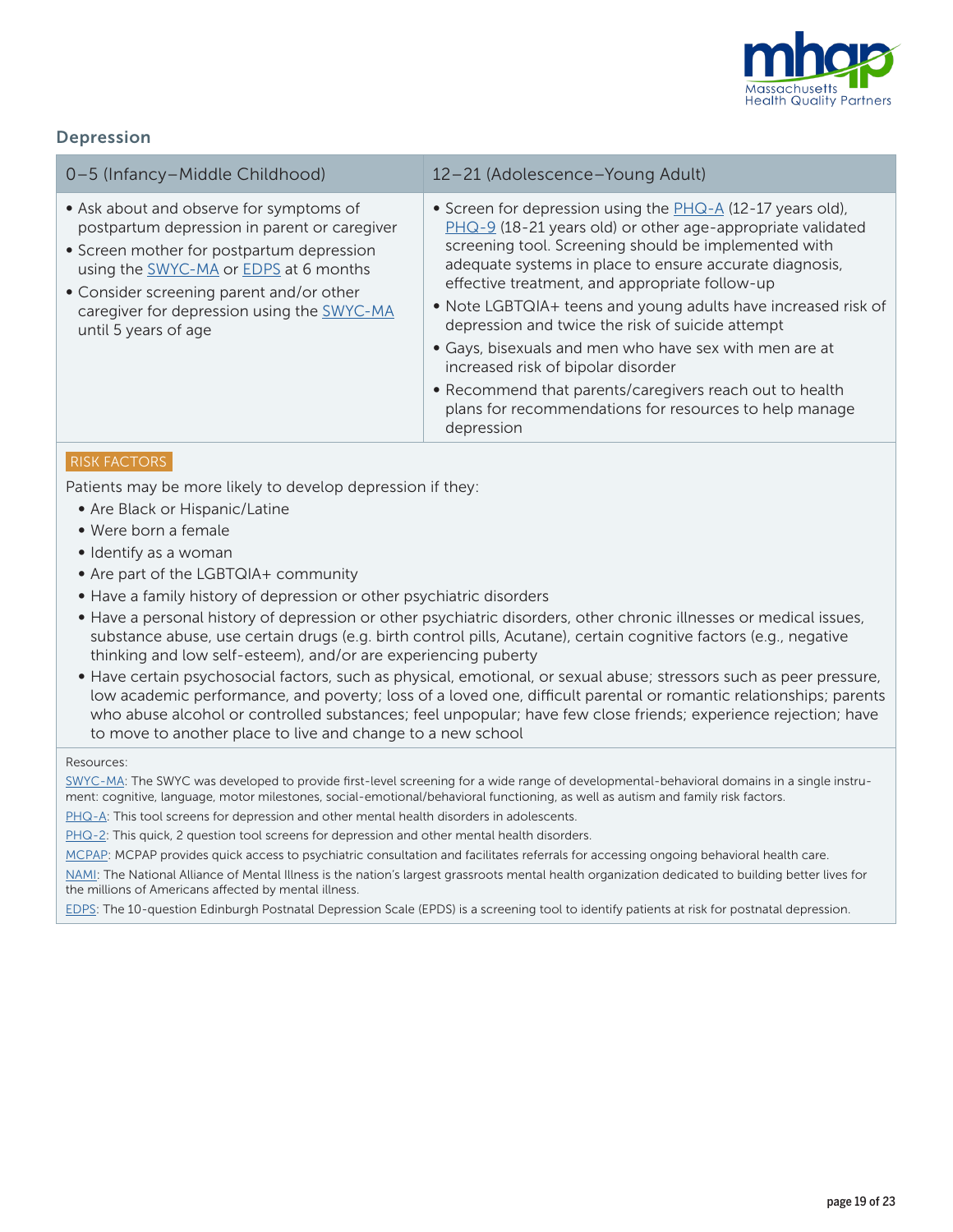

## Anxiety

## 12–21 (Adolescence–Young Adult)

- Screen for anxiety based on risk factors and individual patient presentation of disorder. Consider using the SCARED (8-18 years old), GAD-7 (18-21 years old) or other age-appropriate validated screening tool.
- Ask about familial/environmental stress
- Recommend that parents/caregivers reach out to health plans for recommendations for resources to help manage anxiety

#### RISK FACTORS

Patients may be more likely to develop anxiety if they:

- Are Black or White
- Were born a female
- Identify as a woman
- Are part of the LGBTQIA+ community
- Have a family history of anxiety or other psychiatric disorders
- Have a personal history of anxiety or other psychiatric disorders
- Have gone through recent stressful life events or traumatic experiences
- Are of low socioeconomic status

#### Resources:

[SCARED:](https://www.pediatricbipolar.pitt.edu/sites/default/files/SCAREDParentVersion_1.19.18_0.pdf) The Screen for Child Anxiety Related Disorders (SCARED) tool screens children and adolescents for anxiety disorders.

[GAD-7](https://adaa.org/sites/default/files/GAD-7_Anxiety-updated_0.pdf): This screening tool is used to determine whether or not a patient may have an anxiety disorder that needs treatment.

[NAMI](https://www.nami.org/Home): The National Alliance of Mental Illness is the nation's largest grassroots mental health organization dedicated to building better lives for the millions of Americans affected by mental illness.

#### ADHD

#### 4–21 (Early Childhood–Young Adult)

- Ask parents about any academic or behavioral problems, including symptoms of inattention, hyperactivity, or impulsivity
- Screen for ADHD based on individual patient presentation of disorder using the Vanderbilt Assessment Scale or other age-appropriate validated screening tool. Diagnoses should be based on DSM-5 criteria across more than one setting by gathering rating scales from parents, guardians, teachers, other school personnel, and mental health clinicians.
- Note that Black and Hispanic/Latine children are being diagnosed and treated at lower rates than their White counterparts.

#### Resources:

[Vanderbilt Assessment Scales:](https://www.nichq.org/sites/default/files/resource-file/NICHQ_Vanderbilt_Assessment_Scales.pdf) The NICHQ Vanderbilt Assessment Scales are used by health care professionals to help diagnose ADHD in children between the ages of 6- and 12-years.

[NAMI](https://www.nami.org/Home): The National Alliance of Mental Illness is the nation's largest grassroots mental health organization dedicated to building better lives for the millions of Americans affected by mental illness.

[New ADHD Clinical Practice Guidelines:](https://www.jwatch.org/na50119/2019/10/16/new-adhd-clinical-practice-guidelines) This document provides the latest statistics about ADHD, and guidelines for clinicians on how to diagnose ADHD in children and adolescents.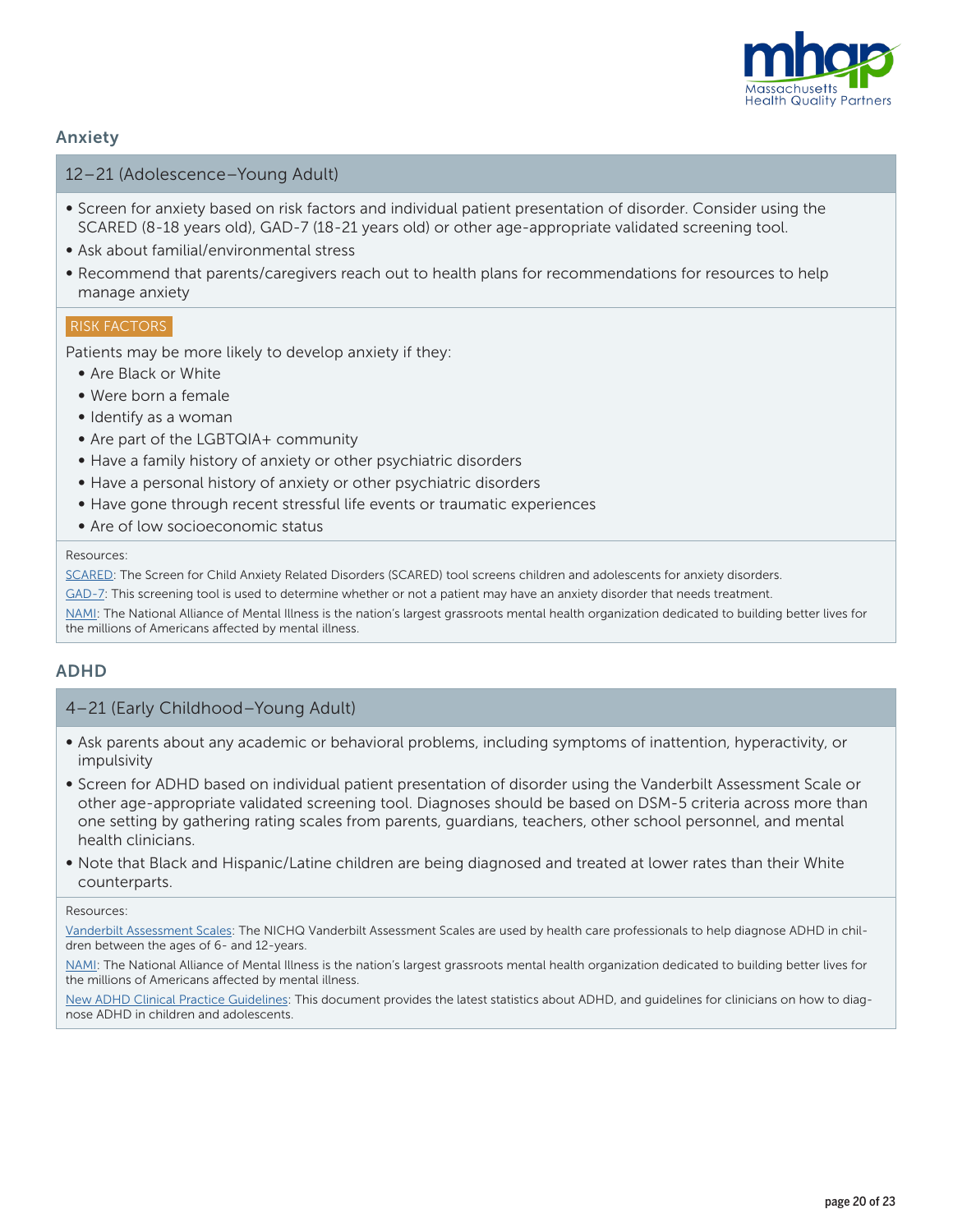

# Alcohol/Substance Misuse

| 1-11 (Infancy-Adolescence)                                                                                                                                                  | 12-21 (Adolescence-Young Adult)                                                                                                                                                                                                                                                          |
|-----------------------------------------------------------------------------------------------------------------------------------------------------------------------------|------------------------------------------------------------------------------------------------------------------------------------------------------------------------------------------------------------------------------------------------------------------------------------------|
| • Ask parents about alcohol use,                                                                                                                                            | • Ask about use of alcohol, drugs, including marijuana/THC, and other                                                                                                                                                                                                                    |
| family history of alcoholism and                                                                                                                                            | substances (e.g., inhalants)                                                                                                                                                                                                                                                             |
| substance abuse, and attitudes                                                                                                                                              | • Ask about use of over-the-counter or prescription drugs for non- medical                                                                                                                                                                                                               |
| about alcohol and substance use                                                                                                                                             | purposes. Consider using a screening tool, such as the CRAFFT                                                                                                                                                                                                                            |
| • Counsel parents about the harmful<br>effects of alcohol misuse and<br>substance abuse, including opiate-<br>based prescription medications,<br>and how to recognize abuse | • Counsel young adults that opiate-based prescription medications are<br>highly addictive, and not safer to use than other substances<br>• Counsel not to drive under the influence of drugs or alcohol or ride with<br>someone who is under the influence of alcohol or other substance |
| • Advise those who are pregnant                                                                                                                                             | • Screen for alcohol misuse using a validated assessment tool such as                                                                                                                                                                                                                    |
| against any intake of alcohol during                                                                                                                                        | CRAFFT, DAST-10, or AuditC. Provide brief behavioral counseling to people                                                                                                                                                                                                                |
| pregnancy and of the potential                                                                                                                                              | engaged in risky or hazardous drinking behavior.                                                                                                                                                                                                                                         |
| harmful effects of drug use on fetal                                                                                                                                        | • Recommend that parents/caregivers reach out to health plans for                                                                                                                                                                                                                        |
| development                                                                                                                                                                 | recommendations for resources to help manage alcohol/substance misuse                                                                                                                                                                                                                    |

#### RISK FACTORS

Patients may be at risk for alcohol/substance misuse if:

- Are White, American Indian, or Alaskan Native
- Were born a male
- Identify as a man
- Are part of the LGBTQIA+ community
- Have a family history of alcohol or substance abuse
- Have a personal history of mental health issues, and/or tobacco or alcohol dependence or binge drinking
- Have started using substances early on in life, and/or have used addictive substances like stimulants or opioids in the past
- Have a history of trauma, physical or sexual abuse, and/or childhood neglect

#### Resources:

[Massachusetts Substance Abuse Information and Education Helpline:](https://helplinema.org/) The Helpline is a statewide, public resource for finding substance use treatment, recovery, and problem gambling services.

[MA Prescription Locations](https://www.mass.gov/service-details/prescription-dropbox-locations): This webpage provides a list of prescription medication drop boxes around Massachusetts.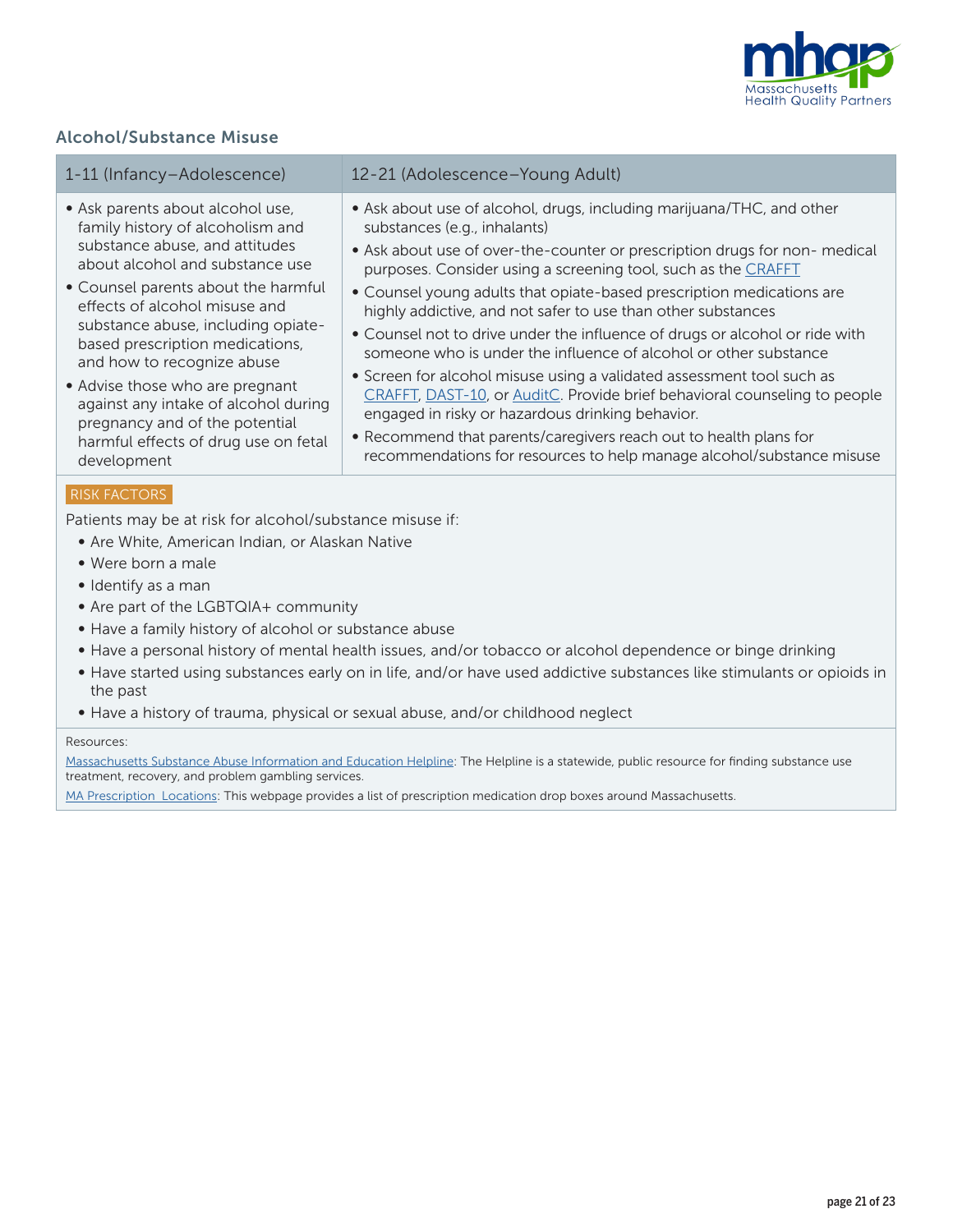

# Electronic Media Exposure

| $0-1$ (Infancy)                                                                                                                                   | 1-4 (Early Childhood)                                                                                                                                                                                                                                                                                                                                                                                                                                                                                                 | 5-21 (Middle Childhood-Young Adult)                                                                                                                                                                                                                                                                                                                                                                                                                                                                                                                                                                                                                                                                                                                                                                                                                                                                                                              |
|---------------------------------------------------------------------------------------------------------------------------------------------------|-----------------------------------------------------------------------------------------------------------------------------------------------------------------------------------------------------------------------------------------------------------------------------------------------------------------------------------------------------------------------------------------------------------------------------------------------------------------------------------------------------------------------|--------------------------------------------------------------------------------------------------------------------------------------------------------------------------------------------------------------------------------------------------------------------------------------------------------------------------------------------------------------------------------------------------------------------------------------------------------------------------------------------------------------------------------------------------------------------------------------------------------------------------------------------------------------------------------------------------------------------------------------------------------------------------------------------------------------------------------------------------------------------------------------------------------------------------------------------------|
| • Discourage<br>screen time<br>except<br>supervised<br>video chats                                                                                | • Discourage screen time for<br>children less than 2 years, and<br>limit screen time to one hour<br>per day for 2-4 year olds<br>• Ask about frequency of<br>age-appropriate screen time,<br>including TV, computer, and<br>mobile electronic devices<br>(e.g. handheld video games,<br>cell phones) being viewed<br>• Discourage placement of<br>computer and TV in bedroom<br>• Counsel on impact of screen<br>time as a risk factor for<br>becoming overweight, low<br>school performance, and<br>violent behavior | • Ask about frequency of age-appropriate screen time,<br>including TV, computer, and mobile electronic devices (e.g.<br>handheld video games, cell phones) being viewed<br>• Counsel on impact of screen time as a risk factor for low<br>school performance, overweight, and violent behavior<br>• Place consistent limits on time spent using media, and the<br>types of media, and make sure media does not take the place<br>of adequate sleep, physical activity, and other behaviors<br>essential to health<br>• Designate media-free times together, such as dinner or<br>driving, as well as media-free locations at home, such as<br>bedrooms<br>• Discourage placement of computer and TV in bedroom<br>• Discuss limits on text messaging and cell phone use (e.g. no<br>phone in bedroom near bedtime)<br>• Encourage shutting down electronic devices before bedtime<br>• Discourage listening to loud-frequency sound on earphones |
| Resource: Family Media Plan: The Family Media tool will help parents to think about media & create goals & rules that are in line with their fam- |                                                                                                                                                                                                                                                                                                                                                                                                                                                                                                                       |                                                                                                                                                                                                                                                                                                                                                                                                                                                                                                                                                                                                                                                                                                                                                                                                                                                                                                                                                  |

Resource: Eamily Media Plan: The Family Media tool will help parents to think about media & create goals & rules that are in line with their family's values.

# Cognitive, Language, and Social Development

| $0-1$ (Infancy)                                                                                                                                                                                                                                                                                                                   | 1-4 (Early Childhood)                                                                                                                                                                                                                                                                                                          | 5-10 (Middle Childhood)                                                                                                                                                                                                                                                                                                                                                                                                                      | 11-21 (Adolescence)                                                                                                                                                                                                                                                                           |
|-----------------------------------------------------------------------------------------------------------------------------------------------------------------------------------------------------------------------------------------------------------------------------------------------------------------------------------|--------------------------------------------------------------------------------------------------------------------------------------------------------------------------------------------------------------------------------------------------------------------------------------------------------------------------------|----------------------------------------------------------------------------------------------------------------------------------------------------------------------------------------------------------------------------------------------------------------------------------------------------------------------------------------------------------------------------------------------------------------------------------------------|-----------------------------------------------------------------------------------------------------------------------------------------------------------------------------------------------------------------------------------------------------------------------------------------------|
| • Review opportunities<br>for cognitive growth<br>and language<br>development through<br>talking, singing, and<br>reading aloud, and<br>developing baby's fine<br>(e.g. play with toys or<br>food) and gross (e.g.<br>tummy time, practice<br>walking) motor skills<br>• Counsel on avoiding<br>background TV or<br>related media | • Counsel that<br>unstructured<br>play is essential<br>to the cognitive,<br>physical, social, and<br>emotional well-<br>being development<br>of children and<br>adolescents<br>• Review the importance<br>of cognitive<br>development by<br>exposing children to<br>language through<br>talking, singing, and<br>reading aloud | • Counsel that unstructured<br>play is essential to the<br>cognitive, physical, social,<br>and emotional well being<br>development of children<br>and adolescents<br>• Review that a child's<br>participation in sports or<br>other physical activities<br>can reinforce positive<br>interaction skills and help<br>ensure a positive self image<br>• Ask about school and<br>any changes in school<br>performance/challenges<br>with school | • Encourage adolescents<br>to maintain a balance<br>of participation in<br>extracurricular activities<br>with demands of<br>academics and/or work<br>• Screen adolescents<br>for declining grades/<br>attendance issues, signs<br>of learning disorders,<br>and social-adjustment<br>concerns |

#### Resource:

[SWYC-MA:](https://www.floatinghospital.org/The-Survey-of-Wellbeing-of-Young-Children/Age-Specific-Forms) The SWYC was developed to provide first-level screening for a wide range of developmental-behavioral domains in a single instrument: cognitive, language, motor milestones, social-emotional/behavioral functioning, as well as autism and family risk factors. [CDC: Developmental Milestones:](https://www.cdc.gov/ncbddd/actearly/milestones/index.html) This webpage provides milestone checklists for children aged 2-months to 5-years. [Special Education Resources for Massachusetts Parents:](https://blog.mass.gov/blog/education-2/special-education-resources-for-massachusetts-parents/) This webpage lists special education resources for parents/caregivers in Massachusetts. [Individualized Education Program \(IEP\):](https://www.doe.mass.edu/sped/iep/) This webpage provides an IEP Process Guide, IEP forms and notices, and other resources.